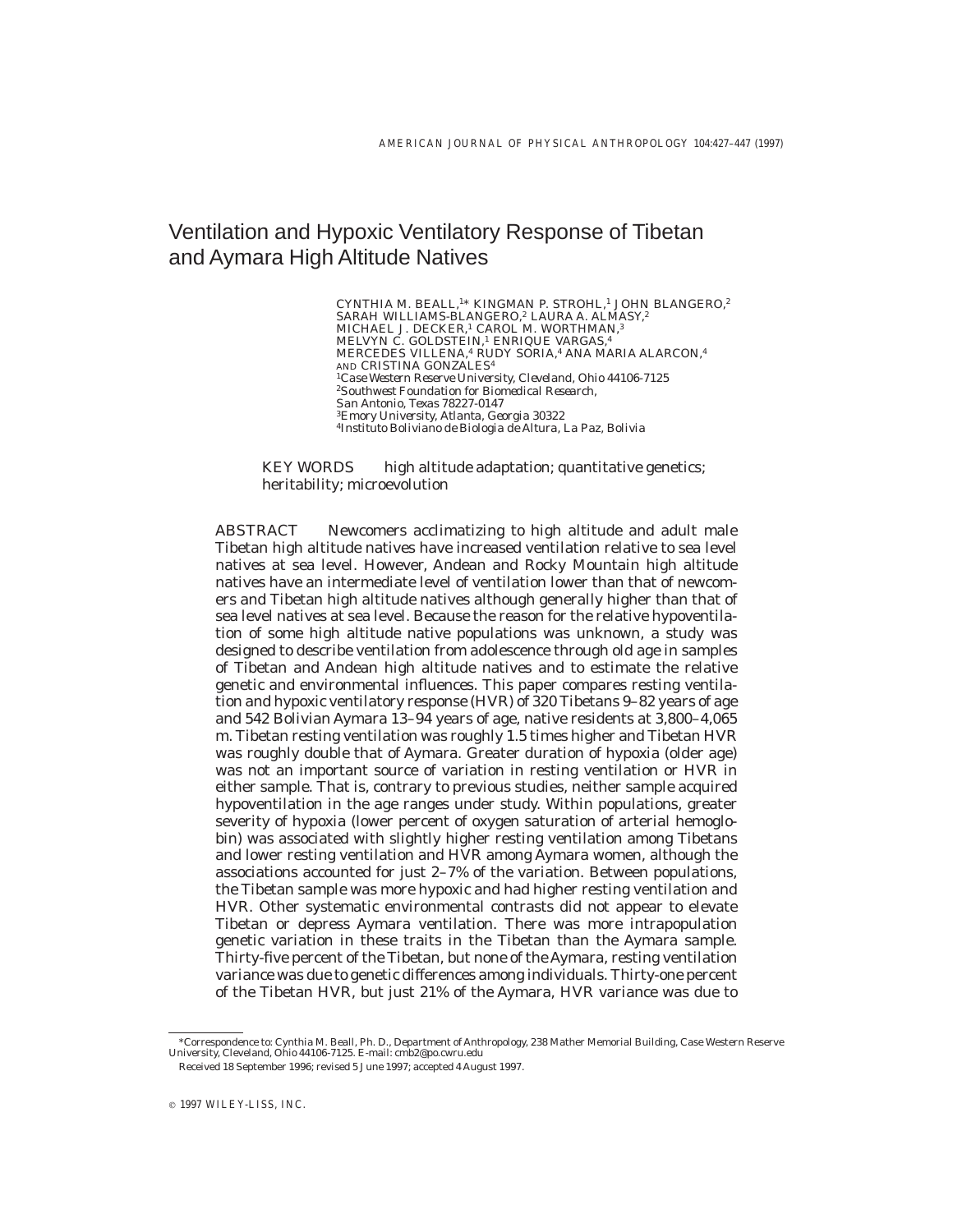genetic differences among individuals. Thus there is greater potential for evolutionary change in these traits in the Tibetans. Presently, there are two different ventilation phenotypes among high altitude natives as compared with sea level populations at sea level: lifelong sustained high resting ventilation and a moderate HVR among Tibetans in contrast with a slightly elevated resting ventilation and a low HVR among Aymara. Am J Phys Anthropol 104:427-447, 1997. © 1997 Wiley-Liss, Inc.

Increased ventilation in response to hypobaric hypoxia is a crucial component of newcomers' acclimatization to high altitude (e.g., Lenfant and Sullivan, 1971; West, 1982). The puzzling findings that adult high altitude residents in the South American Andes and North American Rocky Mountains had relatively low ventilation compared to newcomers led to studies of their ventilatory sensitivity to hypoxia and found small ventilatory response to additional experimentally-induced hypoxia compared with low altitude residents (e.g., Chiodi, 1957; Severinghaus et al., 1966; Weil et al., 1971). Some evidence suggested that the relative hypoventilation and ventilatory insensitivity were gradually acquired after years of exposure to hypoxia during childhood or adulthood. Andean high altitude babies breathed and responded to experimentally-induced hypoxia no differently than sea level babies (Mortola et al., 1990; Mortola et al., 1992). Andean children 12 years of age and living at 3,900 m and Colorado children 9–10 years of age at 3100 m still responded normally to experimentally-induced hypoxia (Lahiri et al., 1976; Byrne-Quinn et al., 1972). Thus the small adult Andean and Colorado ventilatory response to experimentally-induced hypoxic stress, referred to as 'blunting', was apparently acquired between 10 or 12 years of age and young adulthood. Adult migrants in the Andes with periods of 3–42 years of residence at 3,990 and 4,515 m (Chiodi, 1957) also hypoventilated relative to newcomers. Adult migrants to 3,100 m in Colorado developed depressed ventilatory response to experimental hypoxia in proportion to their length of residence at high altitude (Weil et al., 1971). The inference was that prolonged exposure to hypoxia during childhood or adulthood leads to hypoventilation relative

to newcomers under everyday conditions and upon exposure to additional experimentally-induced hypoxia. Acquired hypoventilation appeared to be the single pattern of ventilatory response to prolonged exposure to hypobaric hypoxia because it was reported in the Andean high altitude population with a long microevolutionary history of residence, Colorado residents with just 1–3 generations of residence, and long-term migrants with only years of residence at high altitude.

However, it was subsequently demonstrated that the ventilation of adult male Tibetans (including  $\text{Sherpas}^1$ ) was similar to that of newcomers (Ge et al., 1994a and b; Hackett et al., 1980; Zhuang et al., 1993). Although there were no data on children, childhood acquisition of reduced ventilation seemed unlikely because adult ventilation was high. However, there was some evidence that an increased level of ventilation might not be sustained throughout adulthood. Lower ventilatory response to additional experimentally-induced hypoxia was correlated with greater altitude exposure (Hackett et al., 1980) and age (Curran et al., 1995) among Tibetan men. Similarly, men native to  $\geq 4,400$  m had a lower ventilatory response to additional experimentally-induced hypoxia than residents at 3,658 m (Curran et al., 1995). This was interpreted as due to '' . . .increased severity of hypoxic exposure due to their lifelong residence at a higher altitude.'' (Curran et al., 1995). The authors suggested that future studies distinguish between duration and severity of exposure to hypoxia.

The reasons for the Andean-Tibetan contrasts in level of adult ventilation and re-

<sup>1</sup>Sherpas migrated from Eastern Tibet to Nepal in the mid-1500s (Stevens, 1993) and are therefore considered as Tibetans.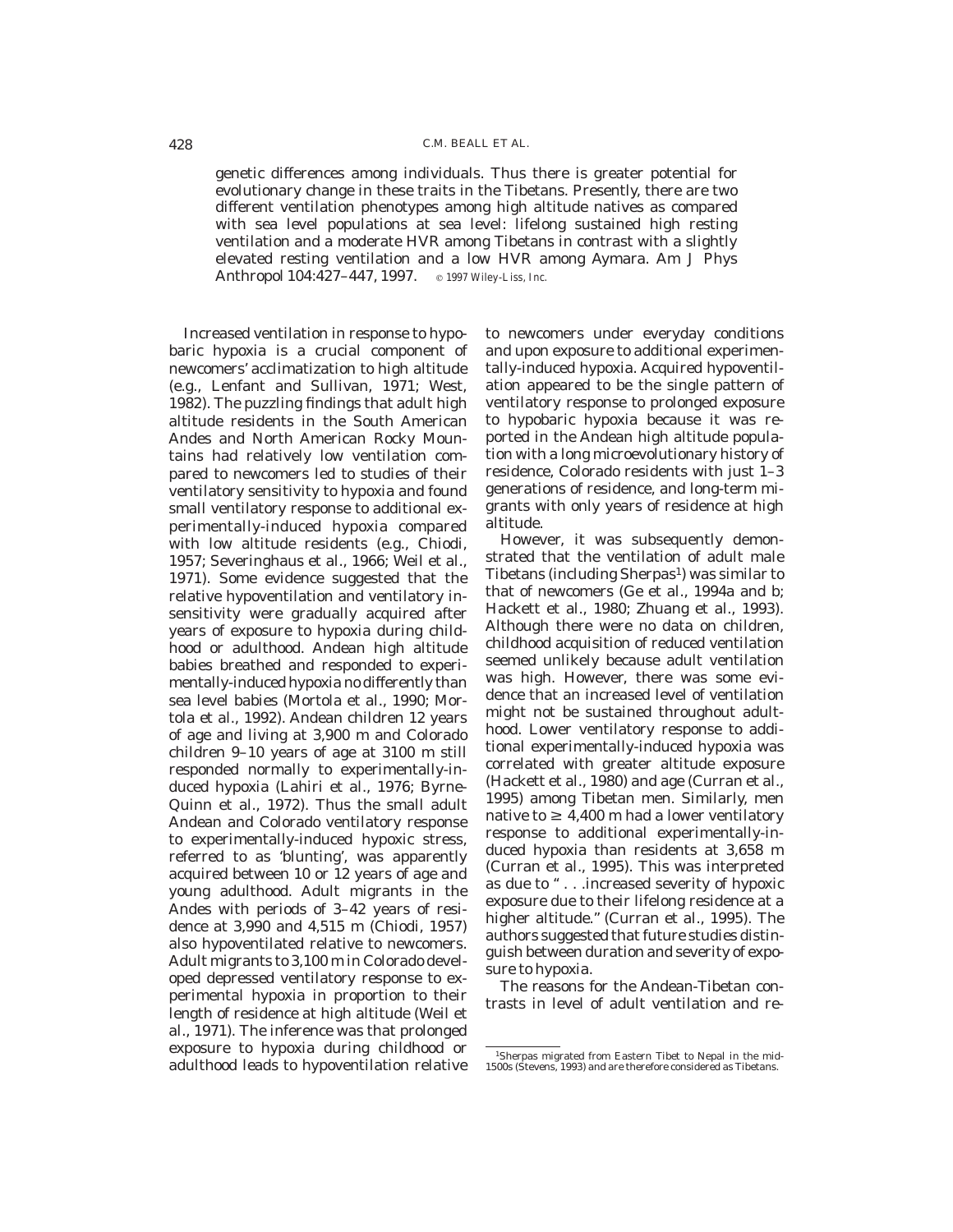sponse to experimentally-induced hypoxia and apparently different childhood and adult developmental susceptibilities to acquired hypoventilation were unknown. The possibilities included substantive reasons such as differences in genes influencing level of ventilation, susceptibility to blunting or the timing of blunting, differences in other environmental factors influencing ventilation as well as methodological reasons such as differences in sampling, altitudes of residence and ages of individuals in previous studies. None of the high altitude populations had been studied across a broad age range and there were no available data analyzing the genetic and environmental sources of variation in these traits at high altitude.

This paper presents the results of a study designed to provide such information. It compares resting ventilation and ventilatory response to additional experimentallyinduced hypoxia (hypoxic ventilatory response or HVR) in 320 Tibetans 9–82 years of age and 542 Bolivian Aymara 13–94 years of age, native residents at 3,800–4,065 m. Tibetan resting ventilation was roughly 1.5 times higher and Tibetan HVR roughly double that of Aymara, confirming previous reports in small samples of men and extending these to females, adolescents, middleaged and old adults. Neither sample exhibited age differences indicative of acquired hypoventilation in the age ranges studied. More of the variation in both traits could be attributed to genetic factors in the Tibetan than in the Aymara sample.

# **MATERIALS AND METHODS Population and sample**

The study was conducted in rural sites at 3,800–4,065 m in the Tibet Autonomous Region (TAR), China and Bolivia. The Tibetan study site was Pen-Dri, two rural agropastoral villages with a population of 773 ethnic Tibetans living at 3,800–4,065 m in Lhasa Municipal District, TAR. The average barometric pressure was 479 Torr. Each household was contacted in May, June, October or November 1993 in order to invite household members and their biological relatives nine years of age and older to participate in a study collecting interview, genealogical, anthropometric and physiological

data. Ninety-six percent of the households contributed one or more participants and 68% of those eligible by age participated to yield a total sample of 428 people age 9–82. Age was verified with reference to reported animal year of birth which was then translated into the equivalent Western calendar year. Nearly all were residents of the two communities. All were lifelong high altitude native residents at 3,600 m or higher (with the exception of one low altitude native who had lived in the village since 1950).

The Bolivian study site was composed of four dispersed communities in Provincia Murillo, Departamento La Paz, Bolivia with a population of 1,175 ethnic Aymara living at 3,900–4,000 m. The average barometric pressure was 478 Torr. Each household was contacted between May and August 1994 in order to invite household members and their biological relatives 14 years of age and older to participate in the study. Age was verified by birth certificates or identity cards for 64% of the sample and by reference to historical events for a few elderly people. Seventyseven percent of all households participated and 57% of the residents eligible by age participated to yield a total sample of 608 people age 13–94. Seventy percent of the sample resided in the four communities and the rest were relatives residing elsewhere (one at low altitude). All were Aymara natives (with the exception of one Quechua) of this or nearby high altitude communities.

# **Measurement**

Measurements were conducted in indoor field laboratories established in central locations in the study communities. Demographic, lifestyle and health information were obtained by questionnaire in the native language. Andean highlanders were asked to abstain from coca chewing on the day of the test. Anyone who indicated that he had chewed coca or had fresh coca leaves in his mouth was asked to return another day. Physiological measurements and most anthropometrics were taken by the first author working with a local assistant. After collection of the interview data, anthropometric measurements were taken according to standard protocols (Cameron et al., 1981) and then resting percent of oxygen satura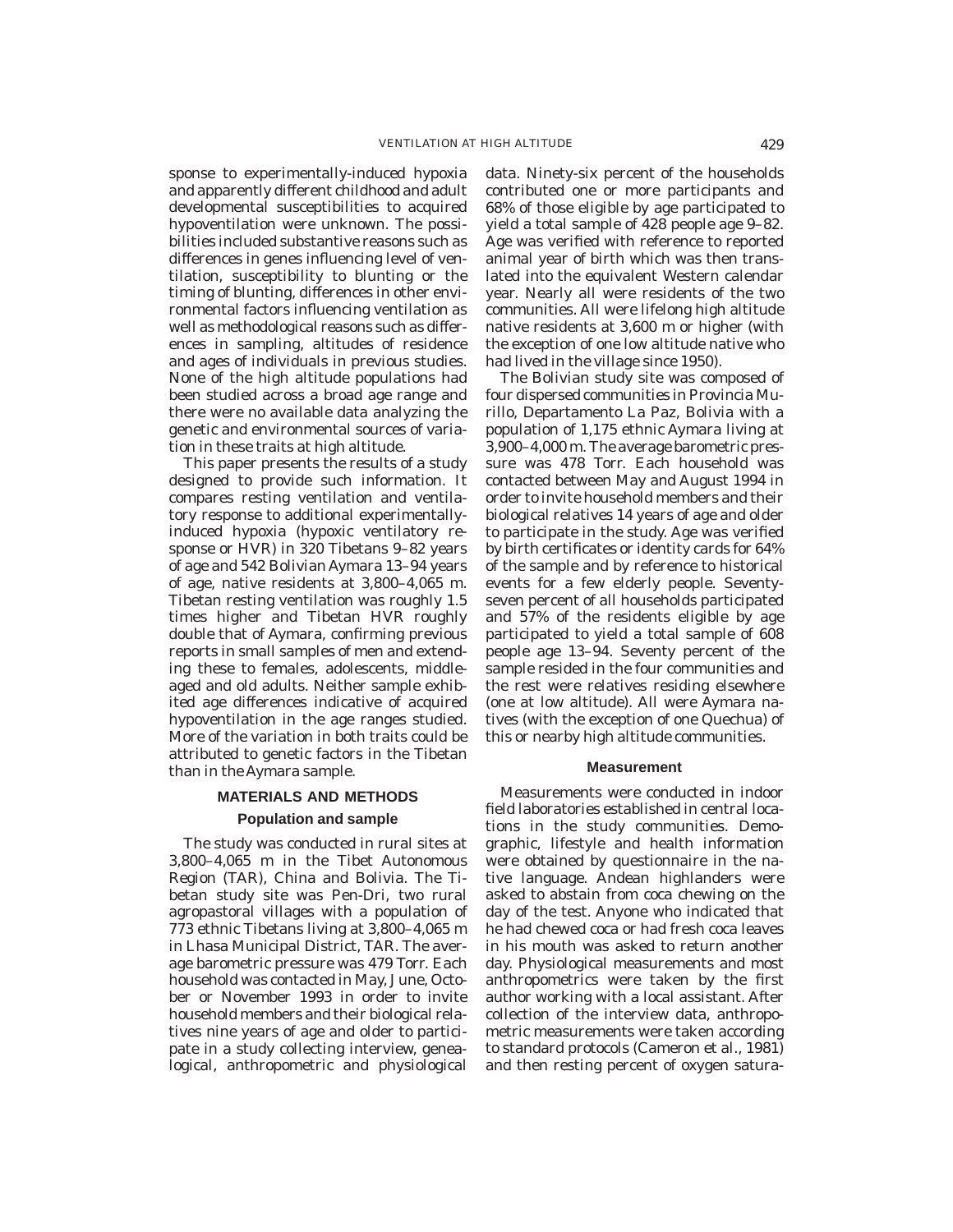tion of arterial hemoglobin  $(SaO<sub>2</sub>)$  and pulse were measured with a Criticare model 501+ pulse oximeter. The instrument updates and displays  $SaO<sub>2</sub>$  and pulse every four to six heartbeats (approximately one to three seconds). The noninvasive sensor was placed on the index finger (occasionally on another finger if a reading were not obtained promptly on the index finger or it was missing), the investigator waited ten to fifteen seconds after a reading appeared on the output screen and then recorded the  $SaO<sub>2</sub>$ and pulse readings every ten seconds for a total of six measurements each. The average of the six measurements is reported for  $SaO<sub>2</sub>$ (Beall and Goldstein, 1990; Beall et al., 1994; Beall et al., 1997) and pulse. The repeatability of this measure of  $SaO<sub>2</sub>$ , assessed by the mean and standard deviation of the difference between measurements of the same individuals on two different days (Bland and Altman, 1986) was  $+1.3 \pm 2.7$ %,  $n = 22$  in the Tibetan and  $+0.3 \pm 2.9$ %, n = 22 in the Aymara sample. The repeatability of this measure of pulse was  $+2 \pm 12$  f/min (frequency per minute),  $n = 22$  in the Tibetan and  $+4 \pm 9$  f/min, n = 22 in the Aymara sample. The pulse oximeter read to the nearest percent of  $SaO<sub>2</sub>$  and integer of heart rate.

Individuals who reported that they were not pregnant and were free of symptoms of respiratory disease then provided ventilation measurements consisting of a threeminute resting ventilation determination followed by a three to five minute rest and then three HVR determinations separated by ten minute rests. At least an hour had elapsed since the last meal and the study participant had been seated for ten to fifteen minutes before the beginning of the ventilation measurements. A complete set of measurements took place in the following order: interview, anthropometry, resting pulse and  $SaO<sub>2</sub>$  (unattached to the ventilation testing apparatus), resting ventilation, and three HVR determinations.

The following instrumention and physiological measurement recordings were used for the ventilation determinations. Inspiratory and expiratory carbon dioxide  $(CO<sub>2</sub>)$ were measured in real time at the mouthpiece by a Biochem Lifespan  $CO<sub>2</sub>$  monitor validated with a two point calibration (room air and a gas of known concentration) every two to three study participants or, for part of the Aymara sample, a Biochem Capnograph validated with a one point calibration (room air) prior to testing each person.  $SaO<sub>2</sub>$  and pulse were measured continuously with a Criticare  $501 + \text{pulse}}$  oximeter whose analog output was validated by a self-calibration routine. Inspiratory and expiratory airflow velocity and volume and ventilatory frequency were measured by a Fleisch pneumotachograph connected to a  $+3.0$  cm  $H<sub>2</sub>O$ Validyne pressure transducer that was electronically balanced daily. The voltage output of the pressure transducer was amplified by a Validyne carrier demodulator and amplifier.

The Biochem Lifespan  $CO<sub>2</sub>$  monitor failed part way through the Aymara data collection and the Biochem Capnograph was substituted. The latter had only a one point calibration capability and therefore the endtidal  $CO<sub>2</sub>$  values of the two machines are not comparable. Only the values obtained with the Biochem Lifespan are reported here. However, the Biochem Capnograph voltage output was used to directly monitor endtidal  $CO<sub>2</sub>$  during the ventilation tests.

The ventilation measurements were administered carefully to seated study participants whose noses were occluded with noseclips as they breathed through a rubber mouthpiece attached to a large bore, lowresistance Collins valve attached to the Fleisch pneumotachograph. The Collins valve was open to room air during the resting ventilation determinations and open to the rebreathing circuit during the HVR determinations. Large bore, low resistance one-way valves directed exhaled gas through the rebreathing circuit which had a T-piece connector at the mid-point. A variable speed blower drew a portion of the exhaled gas from the T-piece through a cannister containing  $CO<sub>2</sub>$  absorbing crystals. The blower was adjusted as needed in order to maintain constant end-tidal  $CO<sub>2</sub>$ . The exhaled gas (partially cleansed of  $CO<sub>2</sub>$ ) was directed into a seven-liter weather balloon which was inflated with three liters of room air prior to each rebreathing trial and emptied between trials. As the study participant inspired, gas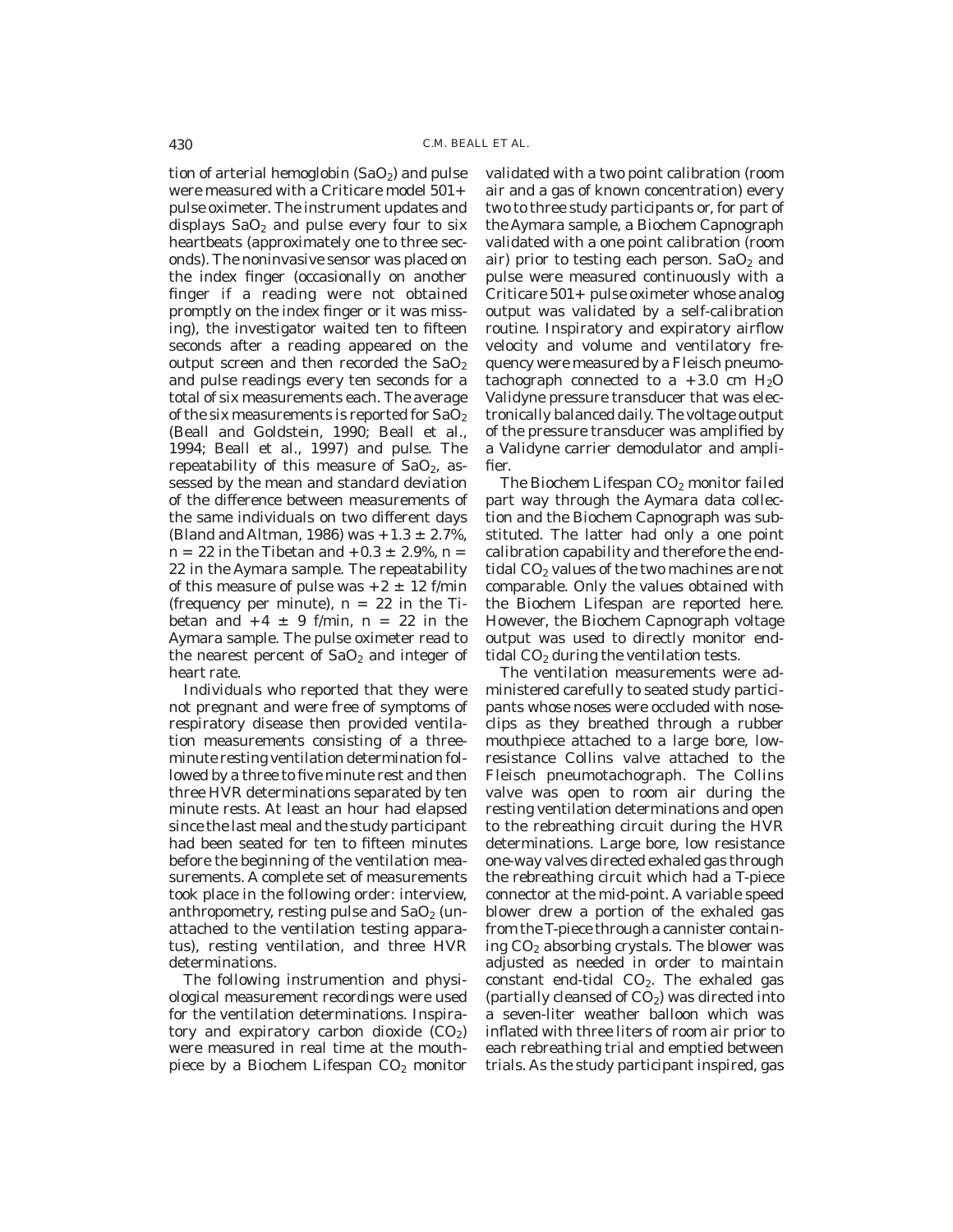was drawn from the balloon, directed through one-way valves through the pneumotachograph and to the mouthpiece. Thus, the individual rebreathed previously exhaled gas, some of which had been scrubbed of some  $CO<sub>2</sub>$ , that became increasingly hypoxic as the oxygen was consumed in the closed circuit. An external pump infused supplemental room air into the rebreathing circuit to regulate the rate of arterial hemoglobin oxygen desaturation to approximately 1 to 2% every 15 seconds.

Isocapnic HVR was measured by a modified Rebuck and Campbell (1974) rebreathing technique. The modifications were a) initiation of the rebreathing trial from a three-liter mixture of  $5\%$  CO<sub>2</sub> and  $20-21\%$  $O_2$  (rather than 5–6%  $CO_2$  and 24%  $O_2$ ), b) termination of rebreathing trials at 75%  $SaO<sub>2</sub>$  (rather than 65%) and c) slowing the rate of descent of  $SaO<sub>2</sub>$  by adding supplemental room air. Isocapnia was maintained during the HVR determinations at or near the individual's average end-tidal  $CO<sub>2</sub>$  during the resting ventilation determination. The average and standard deviation of the difference between end-tidal CO<sub>2</sub> measured during the resting ventilation determination. The average and standard deviation of the difference between end-tidal  $CO<sub>2</sub>$  measured during the resting ventilation and that measured during the HVR determination was  $-0.3 \pm 2.2$  Torr, n = 303 in the Tibetan sample and  $+0.3 \pm 2.8$  Torr, n = 149 in the Aymara sample. The repeatability of this difference was  $-0.10 \pm 4.1$  Torr, n = 21 in the Tibetan sample. The repeatability could not be calculated for the Aymara sample because the repeat determinations were conducted after the change of capnometers. The  $CO<sub>2</sub>$  monitors read to the nearest integer Torr.

HVR was calculated on a breath-bybreath basis as the change in ventilation divided by the change in  $SaO<sub>2</sub>$  determined by the regression of ventilation on  $SaO<sub>2</sub>$  $(\Delta L/min/\Delta\%SaO_2)$ . HVR is usually a negative value because  $SaO<sub>2</sub>$  falls during the test and ventilation usually rises. In the present paper HVR values were multiplied by  $-1$  so that stronger responses have higher values.

A resting ventilation or HVR determination was judged to be technically unacceptable for inclusion in the analyses if one or more of the following occurred: a) less than 90 seconds of data were collected for a resting ventilation determination, b) breathby-breath end-tidal  $CO<sub>2</sub>$  fluctuated more than 4 Torr from the baseline, c) the amplitude of the airflow signal decreased more than 40% from one breath to the next (indicating pneumotachograph failure), d)  $SaO<sub>2</sub>$ fell abruptly to less than 80% after the mouthpiece was in place, e) if breathing were erratic or f) the investigator stopped the measurement due to observed discomfort of the study participant. Ninety-one percent of all Tibetan HVR determinations and 95% of all Aymara determinations were technically acceptable. An individual's HVR was the average of all his or her technically acceptable determinations. Eighty percent of the Tibetan and 91% of the Aymara HVR values analyzed were the average of three determinations.

The repeatability of the resting ventilation determinations was  $3.5 \pm 1.6$  L/min,  $n = 25$  in the Tibetan sample and  $-0.83 \pm 0.83$ 0.43 L/min,  $n = 20$  in the Aymara sample. The repeatability of the HVR determinations was  $-0.05 \pm 0.19 \Delta L/min\%$ SaO<sub>2</sub>, n = 25 in the Tibetan sample and  $+0.12 \pm 0.09$  $\Delta L/min\%$ SaO<sub>2</sub>, n = 20 in the Aymara sample. These small differences indicate that the measurement techniques had good reliability in both sites.

Steps were taken to ensure that study participants were at ease during the ventilation testing. The investigators carefully explained and demonstrated the instruments and procedures in the native language. Each study participant practiced wearing noseclips and breathing through a mouthpiece unattached to the Fleisch pneumotachograph before practicing on the rebreathing circuit itself. If he or she did not appear to breathe comfortably and naturally on the rebreathing circuit then the explanations, demonstration, and practice were repeated. Evidence suggesting that the study participants were equally at rest before and during the ventilation determinations is provided by pulse and  $SaO<sub>2</sub>$  measurements taken at the two times. Resting pulse and  $SaO<sub>2</sub>$  measured while resting and unattached to the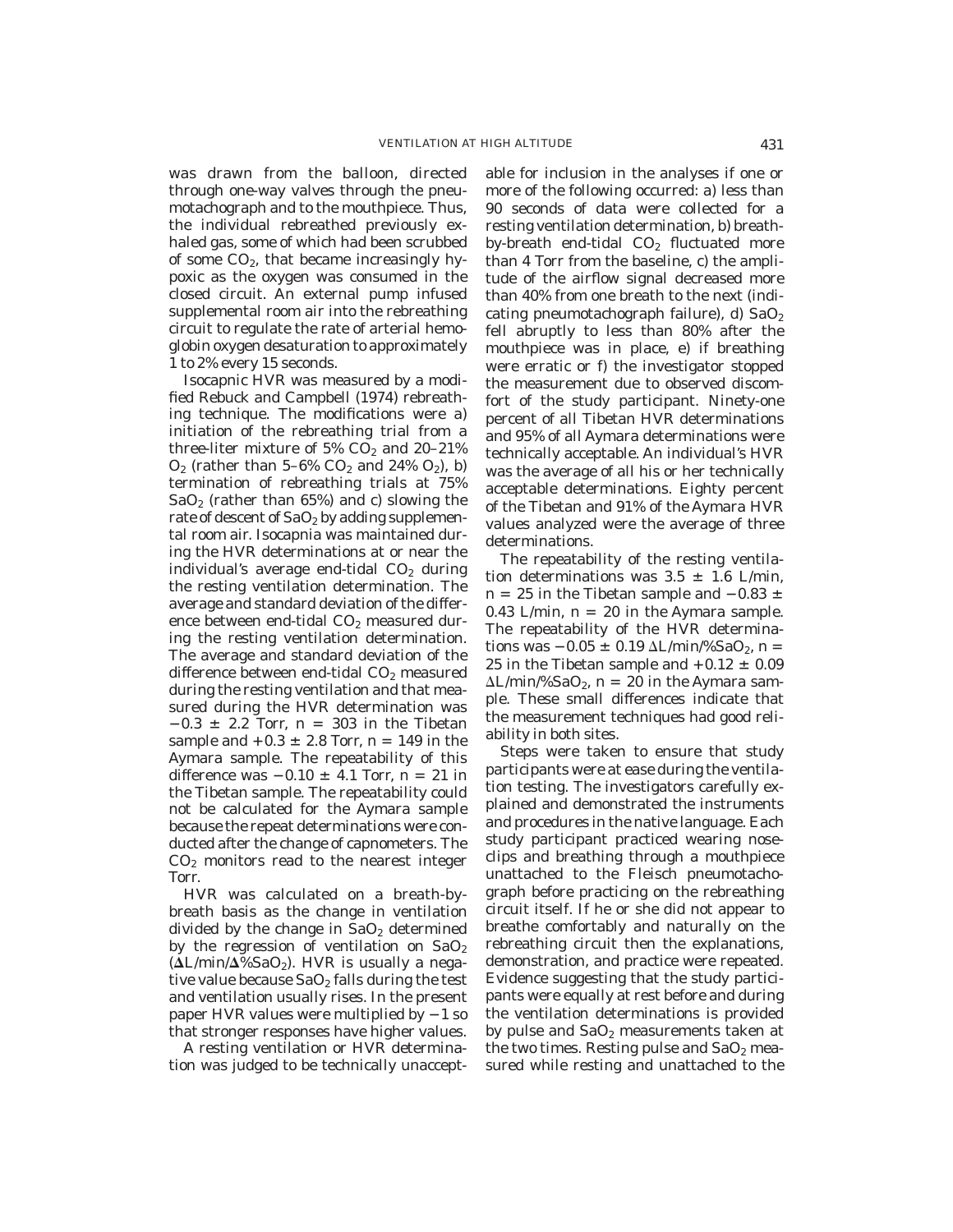rebreathing circuit, as described above, differed little from pulse and  $SaO<sub>2</sub>$  measured while breathing room air with the mouthpiece and noseclips in place during the resting ventilation determination. The average difference between pulse measured while quietly resting and unattached to the rebreathing circuit and pulse measured during the resting ventilation determinations was  $3.4 \pm 5.0$  f/min, n = 18 in the Tibetan and  $4.2 \pm 11.9$  f/min, n = 17 in the Aymara sample. The average and standard deviation of the difference between  $SaO<sub>2</sub>$  measured while resting and unattached to the rebreathing circuit and that maintained while breathing with the noseclips and mouthpiece during the three-minute determination of resting ventilation was  $+0.8\% \pm 3.4$ , n = 298 in the Tibetan sample and  $+1.2\% \pm$ 2.6,  $n = 383$  in the Aymara sample.

Additional evidence that the study participants were not particularly anxious about the testing procedure was provided by the good repeatability of pulse,  $SaO<sub>2</sub>$ , and endtidal  $CO<sub>2</sub>$  measured during resting ventilation and the repeatability of the resting ventilation and HVR measurements. Familiarity with the tests gained during the first measurement would have lessened any test associated anxiety and could have resulted in recording different values during the second test; however, the readings were stable. The average repeatability of pulse during the resting ventilation determination was  $-4.3 \pm 15.9$  f/min, n = 16 in the Tibetan and  $+6.2 \pm 10.2$  f/min, n = 13 in the Aymara sample. The average repeatability of the  $SaO<sub>2</sub>$  maintained during the resting ventilation determination was  $-0.5 \pm 3.7$ %, n = 28 in the Tibetan and  $-0.7 \pm 4.0$ , n = 20 in the Aymara sample. The average repeatability of the resting ventilation end-tidal  $CO<sub>2</sub>$  was  $-0.4 \pm 1.9$  Torr, n = 20 and that during HVR determination was  $+0.7 \pm 7.2$  Torr,  $n = 20$  in the Tibetan sample. Thus we did not detect physiological variability that could be attributed to anxiety or learning (alternatively, the study participants learned nothing during the first ventilation determinations and were equally anxious during the second).

#### **Analysis**

The analyses were conducted with samples of 320 Tibetans and 542 Aymara males and females 9–94 years of age who reported that they were healthy and not pregnant and who had a technically acceptable resting ventilation measurement and/or one or more technically acceptable HVR measurements within three standard deviations of the respective sample mean. Individuals 20 years of age and older are considered adults because height growth is completed by then in both sexes in both populations. Table 1 describes the characteristics of Tibetan children 9–12 years of age, Tibetan and Aymara adolescents 13–19 years of age and adults 20 years of age and older. Body mass index was calculated as weight in kilograms divided by the square of height in meters.

Means and standard deviations are reported. Bivariate correlations, multiple regression analyses, analyses of variance and covariance, and *t*-tests address various hypotheses about resting ventilation and HVR. A significance level of 0.05 is used.

Quantitative genetic analyses tested a series of hypotheses regarding sources of variation in resting ventilation and HVR using maximum likelihood variance decomposition methods (Hopper and Mathews, 1982; Lange and Boehnke, 1983) available in the computer programs FISHER (Lange et al., 1988). These analyses provided information regarding the relative importance of genetic, shared environmental, and random environmental effects for resting ventilation and HVR variation.

Quantitative resting ventilation HVR variation was modeled based on the following linear function for the vector of phenotypes in a pedigree of size *n* (bold lower case letters denote vectors and bold upper case letters denote matrices):

$$
\mathbf{y} = \mu \mathbf{l}_n + (\mathbf{X} - \mathbf{l}_n \mathbf{s}')\beta + \mathbf{g} + \mathbf{h} + \mathbf{e} \quad (1)
$$

where **y** is the  $nx$  **1** vector of phenotypes,  $\mu$  is the grand mean of the trait, **X** is an *nxk* matrix containing  $k$  covariates,  $\mathbf{l}_n$  is a vector of *n* ones, **s** represents a vector of baseline covariates (e.g. 0 for qualitative covariates and x for continuous covariates),  $\beta$  is a  $k \times 1$ vector of regression coefficients, **g** is the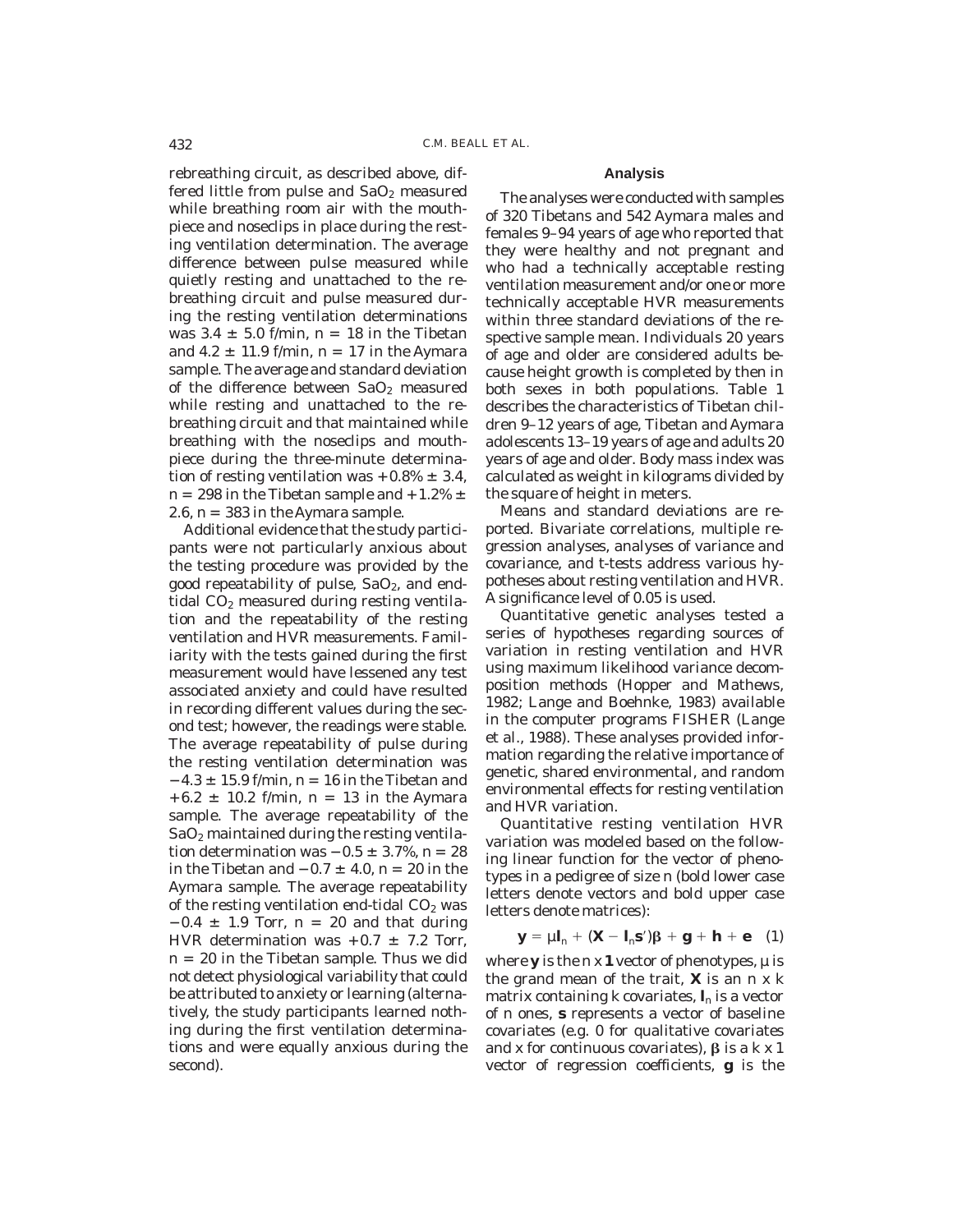*TABLE 1. Characteristics of Tibetan and Aymara samples*<sup>1</sup>

| covariance matrix for ${\bf y}$ is written: |  |  |
|---------------------------------------------|--|--|
|                                             |  |  |

$$
Var(\mathbf{y}) = \mathbf{\Omega} = 2\Phi\sigma_g^2 + \mathbf{Z}\sigma_d^2 + \mathbf{I}_n\sigma_e^2 \quad (2)
$$

Tibetan Aymara Mean S.D. n Mean S.D. n Males Children, 9–12 yrs Age 11 1 22 — — — Height, cm  $131$  8  $22$  - - -<br>Weight, kg  $24.5$  36  $22$  - -Weight, kg 24.5 36 22 — — — BMI,  $\text{kg/m}^2$  14.2 0.8 22 - - -<br>Chest width, cm 21.4 1.2 22 - -Chest width, cm  $21.4$   $1.2$   $22$   $-$ <br>Chest depth, cm  $15.7$   $0.9$   $21$   $-$ Chest depth, cm  $15.7$  0.9 21<br>SaO<sub>2</sub> 91.1 2.3 22  $SaO_2$  91.1 2.3 22 - -Pulse, f/min 92 14 22 Adolescents, 13–19 yrs Age 16 2 34 16 2 55 Height, cm  $154$  11 34 153 9 55<br>Weight, kg 39.2 8.5 34 45.4 8.8 54 Weight, kg 39.2 8.5 34 45.4 8.8<br>BMI, kg/m<sup>2</sup> 16.4 1.6 34 19.2 2.2 BMI, kg/m<sup>2</sup> 16.4 1.6 34 19.2 2.2 54<br>Chest width. cm 25.0 1.9 34 26.5 2.1 55 chest width, cm 25.0 1.9 34 26.5 2.1<br>Chest denth. cm 18.0 1.3 33 18.2 1.8 Chest depth, cm 18.0 1.3 33 18.2 1.8 55<br>SaO<sub>2</sub>% 89.7 2.6 34 93.3 2.2 39  $SaO<sub>2</sub>%$  89.7 2.6 34 93.3 2.2 39 Pulse, f/min 81 14 33 74 12 55 Adults,  $20+$  yrs Age 38 14 88 41 16 232 Age 38 14 88 41 16 232<br>
Height, cm 165 7 87 160 5 229<br>
Weight, kg 51.9 6.1 87 59.2 8.5 229 Weight, kg 51.9 6.1 87 59.2 8.5 229<br>BMI, kg/m<sup>2</sup> 19.1 1.4 87 23.0 2.8 228 BMI, kg/m<sup>2</sup> 19.1 1.4 87 23.0 2.8 228<br>Chest width. cm 28.0 1.5 86 29.1 1.8 228 Chest width, cm 28.0 1.5 86 29.1 1.8 228<br>Chest depth, cm 20.7 1.3 87 21.1 2.0 230 Chest depth, cm SaO<sub>2</sub>% 88.5 3.3 87 92.2 2.8 167<br>Pulse, f/min 73 13 88 67 11 231 Pulse, f/min Females Children, 9–12 yrs Age 11 1 15 — — — Height, cm  $128 \t10 \t15 - -$ <br>Weight, kg  $23.1 \t3.7 \t15 - -$ Weight, kg 23.1 3.7 15<br>BMI, kg/m<sup>2</sup> 14.1 0.7 15  $BMI, kg/m^2$  14.1 0.7 15<br>Chest width, cm 20.5 1.1 15 Chest width, cm  $20.5$  1.1  $15$  - - -<br>Chest depth, cm  $15.1$   $0.9$   $15$  - - -Chest depth, cm  $15.1$  0.9 15<br>SaO<sub>2</sub>% 91.8 3.0 15  $SaO_2\%$  91.8 3.0 15 - -Pulse, f/min 93 14 15 - -Adolescents, 13–19 yrs Age 16 2 39 16 2 52 Height, cm 148 10 39 149 5 52 Weight, kg 36.4 8.6 38 47.6 8.8 50<br>BMI, kg/m<sup>2</sup> 16.4 2.2 38 21.3 3.3 50 BMI, kg/m<sup>2</sup> 16.4 2.2 38 21.3 3.3 50<br>Chest width.cm 23.8 1.9 39 26.8 1.9 50 Chest width, cm 23.8 1.9 39 26.8 1.9 50 Chest depth, cm 17.1 1.8 39 17.9 1.7 51<br>SaO<sub>2</sub>% 89.8 2.5 38 92.9 2.1 36  $SaO<sub>2</sub>%$  89.8 2.5 38 92.9 2.1 36 Pulse, f/min 84 12 39 80 11 52 Adults,  $20+$  yrs Age 38 14 122 40 15 212 Height, cm  $153$  5 122 149 5 210<br>Weight, kg 44.9 5.6 115 52.2 8.6 200 Weight, kg 44.9 5.6 115 52.2 8.6 200<br>BMI, kg/m<sup>2</sup> 19.2 1.8 115 23.6 3.5 198 BMI, kg/m<sup>2</sup> 19.2 1.8 115 23.6 3.5 198<br>Chest width, cm 25.6 1.6 121 28.1 1.8 208 Chest width, cm 25.6 1.6 121 28.1 1.8 208<br>Chest depth, cm 19.3 1.4 120 19.0 1.7 208 Chest depth, cm 19.3 1.4 120 19.0<br>SaO<sub>2</sub>% 89.3 3.2 87 91.2 89.3 3.2 87 91.2 2.9 100<br>77 12 122 73 10 212 Pulse, f/min

 $^1$  BMI = body mass index, SaO2% = percent of oxygen saturation of arterial hemoglobin.

vector of additive genetic values, **h** is a vector of shared household effects, and **e** is a vector of random environmental deviations. Given this model, the expected variance/

where  $\Phi$  is the *n x n* matrix of kinship coefficients, **Z** is an indicator matrix whose *ij*-th element is 1 if the *i*-th and *j*-th individuals live in the same household and is 0 otherwise, and  $I_n$  is an identity matrix of order *n*. The variance terms in Eq. (2) include the additive genetic variance  $(\sigma_g^2)$ , the variance due to shared household effects  $(\sigma_h^2)$ , and the random environmental variance  $(\sigma_e^2)$ . Assuming multivariate normality of **y**, the likelihood of the pedigree is easily calculated and optimization methods can be used for parameter estimation. Subsequent hypothesis testing is performed using likelihood ratio tests. As implied in Eq. (1), the effects of potential covariates (such as age, sex, BMI) were simultaneously estimated in all analyses. The effects of covariates were tested using likelihood ratio tests.

Residual heritability  $(h^2)$  was calculated as the additive genetic variance/(1-covariate variance). Residual household variance  $(c^2)$ was calculated as the shared household effects variance/(1-covariate variance). The variance component analyses of resting ventilation used 295 individuals in nine pedigrees (groups of individuals with a common ancestor) from the Tibetan sample and 537 individuals in 59 pedigrees from the Aymara sample. The variance component analyses of HVR used 319 individuals in nine pedigrees from the Tibetan sample and 522 individuals in 58 pedigrees from the Aymara sample.

## **RESULTS**

Figures 1 and 2 illustrate the higher Tibetan resting ventilation and HVR values and wider Tibetan variation throughout the age range. There were no notable age trends from childhood to old age in either sample. Tibetan resting ventilations were about 1.4 to 1.7 times higher than the Aymara and HVR were about double theAymara, depending upon age and sex (Table 2). The higher Tibetan resting ventilation was associated with tidal volumes roughly 1.4 to 1.7 times higher than Aymara. Tibetan end-tidal  $CO<sub>2</sub>$ during rest breathing ambient air and during HVR determinations were 2–6 Torr lower than Aymara. End-tidal  $CO<sub>2</sub>$  during resting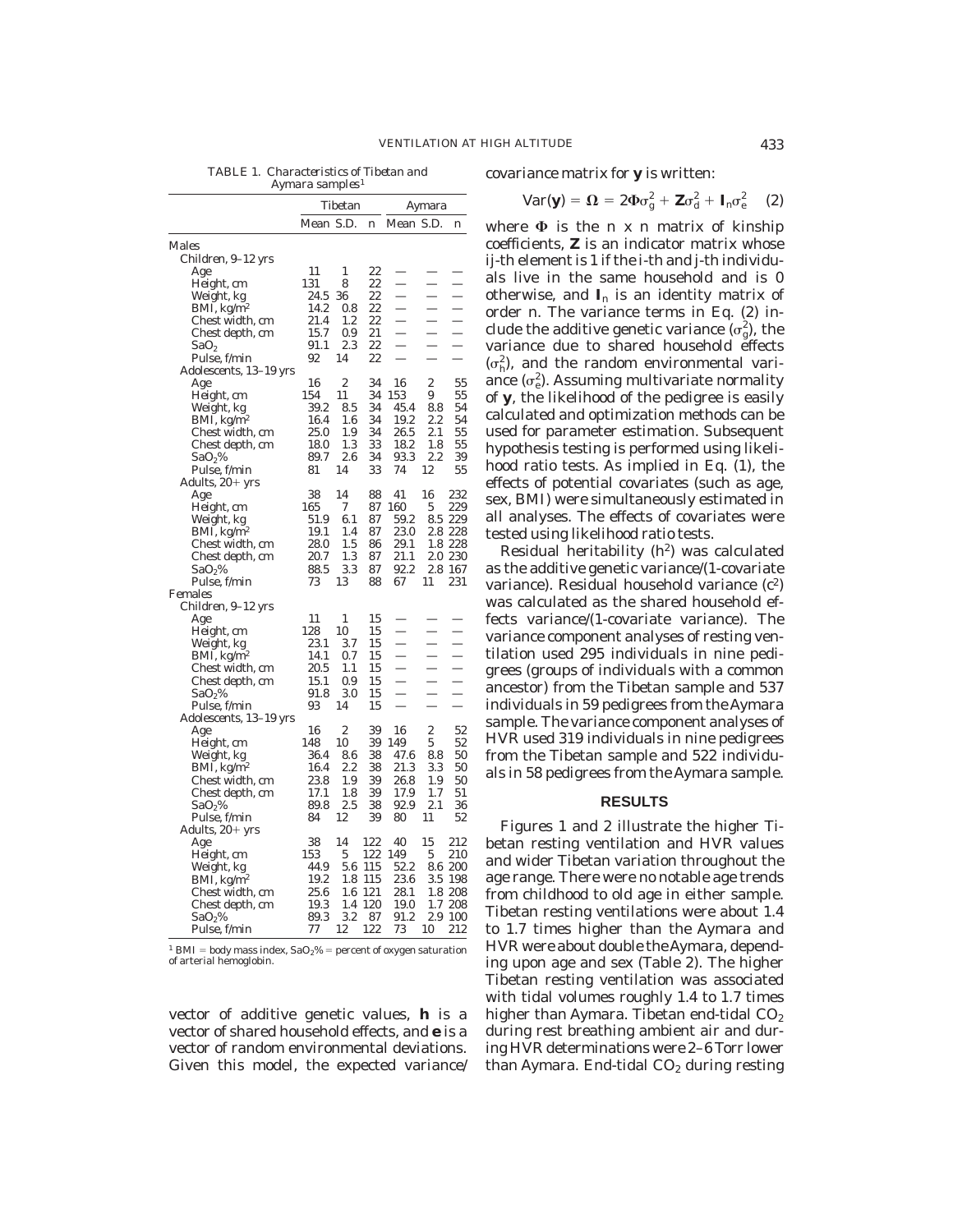

Fig. 1. Resting ventilation (L/min) of Tibetan and Aymara males and females 9–94 years of age.

ventilation averaged within one Torr of that during HVR determination in both sites. HVR determinations took less time among the Tibetans, consistent with starting at a lower resting SaO<sub>2</sub>.

There was no evidence for adolescent acquisition of hypoventilation (i.e., no negative association between age and ventilation) in either sample. Adolescent development of ventilation was analyzed in those 13–19 years of age (Table 3). There was a significant, moderate, positive correlation between age and resting ventilation among Tibetan females and Aymara males. There was no consistent pattern of association between body size measured as height, weight, BMI, or chest depth and resting ventilation or HVR among the Tibetan adolescents. Tibetan males had a significant, moderate, positive association between chest depth and resting ventilation and a significant, small, positive association between chest depth and HVR. In contrast, there was a consistent significant, moderate, positive association between body size measures and

resting ventilation and HVR among the Aymara adolescent males and females.

Tibetan adolescents exhibited significant, moderate, negative associations between  $SaO<sub>2</sub>$  and resting ventilation and between end-tidal  $CO<sub>2</sub>$  and resting ventilation, but not HVR. Aymara adolescents exhibited insignificant associations between the  $SaO<sub>2</sub>$ and resting ventilation in the opposite, positive, direction. There were no significant associations between end-tidal  $CO<sub>2</sub>$  and ventilation in the Aymara sample, perhaps due to the small sample size. There was a significant, moderate, positive correlation between resting ventilation and HVR in the Aymara sample.

There was scant evidence for adult acquisition of hypoventilation. The only negative association between age and ventilation among adults was a trend  $(P = 0.05)$  toward lower resting ventilation with age among Aymara men that explained less than 2% of the variation and a slight, significant, negative correlation of HVR with age that explained just 3% of the variation (Table 4).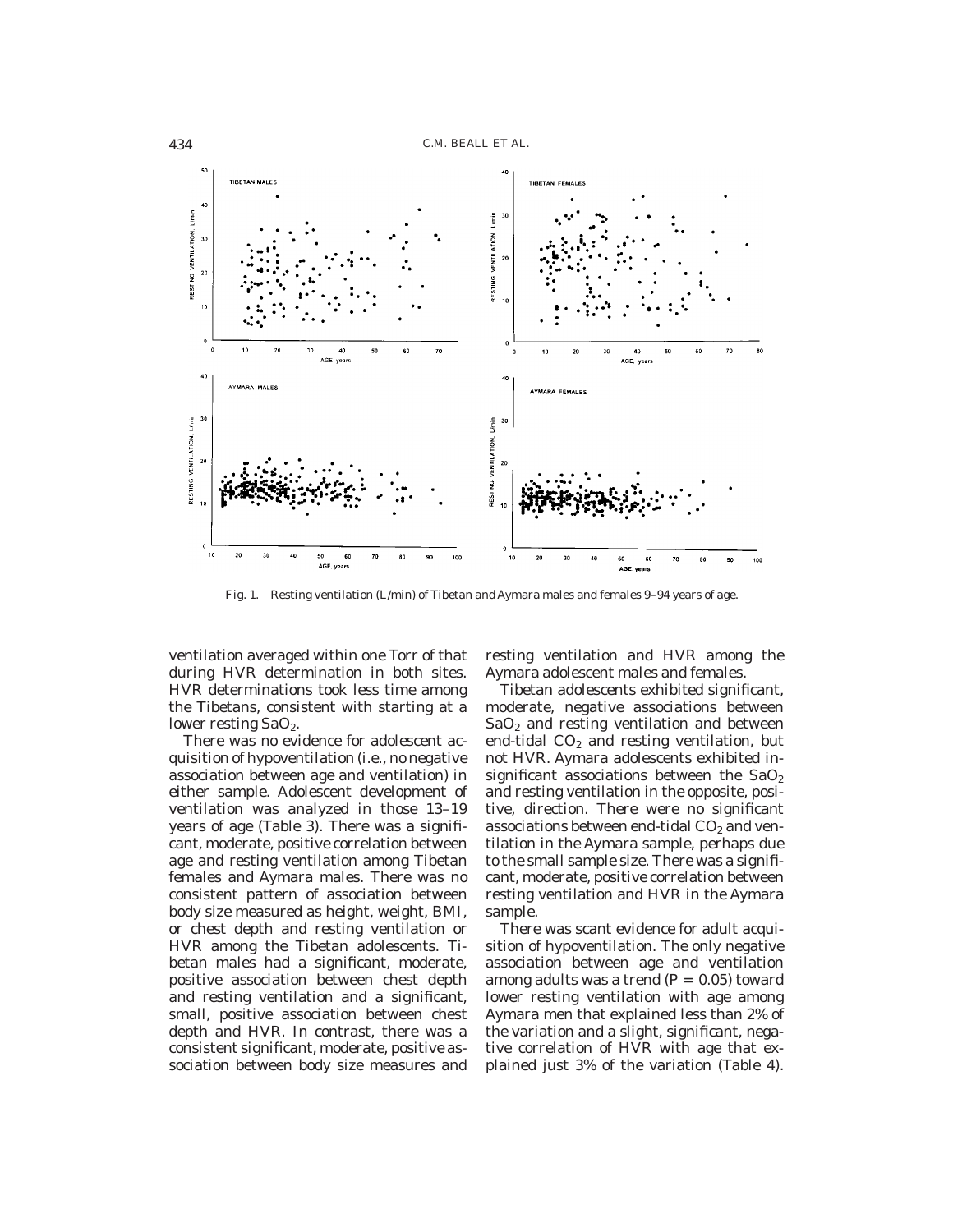

Fig. 2. HVR  $(\Delta L/min \Delta'$ %SaO<sub>2</sub>) of Tibetan and Aymara males and females 9–94 years of age.

There was no association between body size and ventilation in Tibetan adults. Height, weight and chest width had small, significant, positive correlations with resting ventilation and HVR among the Aymara adults.

Resting ventilation had a small, significant, negative correlation with  $SaO<sub>2</sub>$  among the Tibetan adults and a small, significant, positive correlation with  $SaO<sub>2</sub>$  among Aymara women. The associations with  $SaO<sub>2</sub>$ account for just 4–7% of the variation in resting ventilation. HVR had a small, significant, positive association with  $SaO<sub>2</sub>$  only among Aymara women that explained less than 2% of the variation (Table 4).

In both samples, adults with higher HVR had higher resting ventilation. There was a significant, moderate, positive correlation among Tibetans and a significant small positive correlation among Aymara. Individuals with both higher HVR and lower  $SaO<sub>2</sub>$  would be expected to have higher resting ventilation. This hypothesis was explored with multiple regression analyses. The multiple  $R^2$  of age, SaO<sub>2</sub> and HVR with resting ventilation was significant for Tibetan men and

women, but not Aymara (Table 5). The additional contribution of body size variables was assessed because they were associated with ventilation among the Aymara. Height added significantly to the explained variation only among Aymara men. Chest width added significantly to the explained variation among Aymara women and chest depth did so among Tibetan women. The multiple  $\mathbb{R}^2$  for the six variable model accounted for more of the Tibetan than the Aymara variation, yet these traits explained just 10–36% of the resting ventilation variation.

The contribution of genetic factors to resting ventilation and HVR variation in each sample was evaluated by estimating the relative importance of genetic effects, shared household environment and random environment effects using maximum likelihood variance decomposition methods to analyze the familial patterning of these traits. The residual heritability  $(h^2)$  of Tibetan resting ventilation was 0.317 and of Tibetan HVR was 0.345 (Table 6). That is, about 1/3 of the variance in both traits in the Tibetan sample was attributable to additive genetic factors.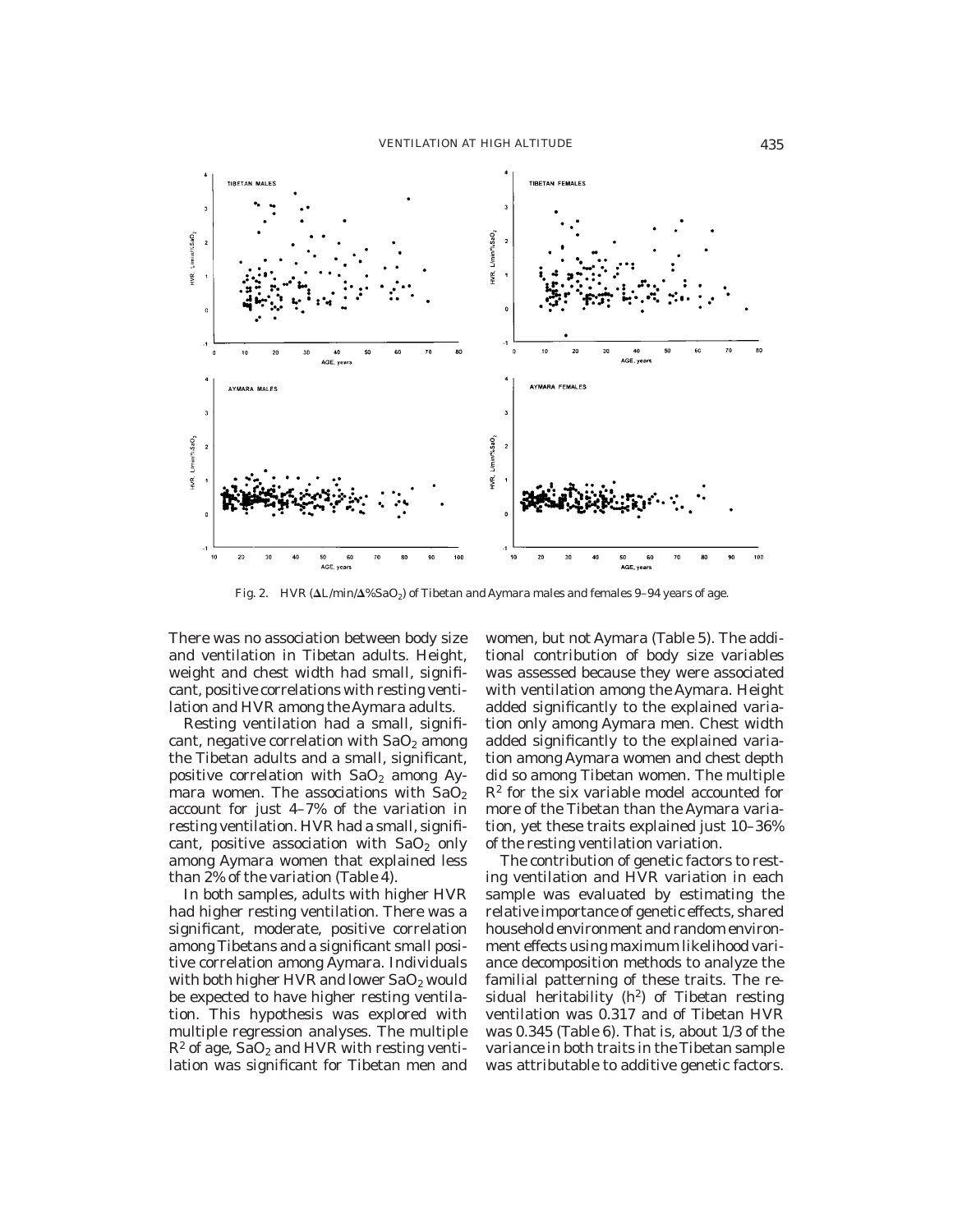|                                                  | Tibetan |      | Aymara |                          |                          | t, site |                  |
|--------------------------------------------------|---------|------|--------|--------------------------|--------------------------|---------|------------------|
|                                                  | Mean    | S.D. | n      | Mean                     | S.D.                     | n       | differences      |
| Males                                            |         |      |        |                          |                          |         |                  |
| Children, 9–12 yrs                               |         |      |        |                          |                          |         |                  |
| Resting ventilation, L/min                       | 16.4    | 7.2  | 20     |                          |                          |         |                  |
| Tidal volume, L/min                              | 1.1     | 0.5  | 22     |                          |                          |         |                  |
| Breathing frequency, f/min                       | 17.9    | 4.2  | 22     | $\overline{\phantom{0}}$ | $\overline{\phantom{0}}$ |         |                  |
| HVR, $\Delta L/min/\Delta\%$ SaO <sub>2</sub>    | 0.46    | 0.39 | 22     | —                        |                          |         |                  |
| Length of HVR determination, sec                 | 82      | 32   | 22     |                          |                          |         |                  |
| Resting end-tidal $CO2$ , Torr                   | 32.8    | 5.2  | 20     |                          |                          |         |                  |
| $HVR$ end-tidal $CO2$ , Torr                     | 32.7    | 6.1  | 22     | $\overline{\phantom{0}}$ |                          |         |                  |
| Resting-HVR difference in end-tidal $CO2$ , Torr | $-0.03$ | 2.1  | 20     | $\overline{\phantom{0}}$ |                          |         |                  |
| Adolescents, 13-19 yrs                           |         |      |        |                          |                          |         |                  |
| Resting ventilation, L/min                       | 17.3    | 8.0  | 30     | 12.2                     | 1.8                      | 54      | $3.5^{2}$        |
| Tidal volume, L/min                              | 1.1     | 0.6  | 30     | 0.7                      | 0.1                      | 54      | $3.3^{2}$        |
| Breathing frequency, f/min                       | 17.8    | 4.5  | 31     | 17.1                     | 2.0                      | 54      | 0.8              |
| HVR, $\Delta L/min/\Delta\%$ SaO <sub>2</sub>    | 0.84    | 0.94 | 34     | 0.42                     | 0.20                     | 53      | $2.6^{2}$        |
| Length of HVR determination, sec                 | 110     | 47   | 34     | 143                      | 37                       | 53      | $-3.7^{2}$       |
| Resting end-tidal $CO2$ , Torr                   | 29.5    | 5.2  | 31     | 35.2                     | 2.8                      | 13      | $-3.8^{2}$       |
| $HVR$ end-tidal $CO2$ , Torr                     | 29.2    | 5.9  | 34     | 34.3                     | 2.7                      | 13      | $-4.1^{2}$       |
| Resting-HVR difference in end-tidal $CO2$ , Torr | $-0.3$  | 2.1  | 30     | 1.0                      | 1.5                      | 13      | $^{-2.0}$        |
| Adults, $20+$ yrs                                |         |      |        |                          |                          |         |                  |
| Resting ventilation, L/min                       | 19.7    | 8.4  | 84     | 13.4                     | 2.4                      | 230     | $6.8^{2}$        |
| Tidal volume, L/min                              | 1.4     | 0.6  | 85     | 0.9                      | 0.2                      | 222     | $8.6^{2}$        |
| Breathing frequency, f/min                       | 14.8    | 3.4  | 86     | 15.5                     | 2.8                      | 225     | $-1.8$           |
| HVR, $\Delta L/min/\Delta\%$ SaO <sub>2</sub>    | 0.93    | 0.85 | 87     | 0.45                     | 0.25                     | 222     | $5.2^{2}$        |
| Length of HVR determination, sec                 | 136     | 50   | 88     | 194                      | 50                       | 225     | $-9.1^{2}$       |
| Resting end-tidal $CO2$ , Torr                   | 29.7    | 4.6  | 86     | 33.8                     | 4.1                      | 66      | $-5.8^{2}$       |
| $HVR$ end-tidal $CO2$ , Torr                     | 30.4    | 4.7  | 87     | 33.3                     | 5.1                      | 67      | $-3.6^{2}$       |
| Resting-HVR difference in end-tidal $CO2$ Torr   | $-0.6$  | 2.0  | 85     | 0.3                      | 2.4                      | 65      | $-2.6^2$         |
| Females                                          |         |      |        |                          |                          |         |                  |
| Children, 9-12 yrs<br>Resting ventilation, L/min | 17.5    | 4.7  | 15     |                          |                          |         |                  |
| Tidal volume, L/min                              | 1.1     | 0.3  | 15     |                          |                          |         |                  |
| Breathing frequency, f/min                       | 18.5    | 5.2  | 15     | -                        | —                        |         |                  |
| HVR, $\Delta L/min/\Delta\%$ SaO <sub>2</sub>    | 0.60    | 0.5  | 15     |                          |                          |         |                  |
| Length of HVR determination, sec                 | 79      | 24   | 15     |                          |                          |         |                  |
| Resting end-tidal $CO2$ , Torr                   | 28.8    | 8.9  | 15     |                          |                          |         |                  |
| $HVR$ end-tidal $CO2$ , Torr                     | 28.5    | 8.1  | 15     | $\overline{\phantom{0}}$ |                          |         |                  |
| Resting-HVR difference in end-tidal $CO2$ , Torr | $+0.2$  | 2.6  | 15     | $\overline{\phantom{0}}$ |                          |         |                  |
| Adolescents, 13-19 yrs                           |         |      |        |                          |                          |         |                  |
| Resting ventilation, L/min                       | 19.2    | 7.1  | 36     | 11.4                     | 1.9                      | 51      | $6.4^{2}$        |
| Tidal volume, L/min                              | 1.0     | 0.5  | 36     | 0.7                      | 0.1                      | 51      | 5.0 <sup>2</sup> |
| Breathing frequency, f/min                       | 19.7    | 4.1  | 36     | 17.9                     | 2.2                      | 50      | $2.5^{2}$        |
| HVR, $\Delta L/min/\Delta\%$ SaO <sub>2</sub>    | 0.76    | 0.72 | 38     | 0.36                     | .16                      | 49      | $3.4^{2}$        |
| Length of HVR determination, sec                 | 105     | 42   | 39     | 146                      | 47                       | 50      | $-4.3^{2}$       |
| Resting end-tidal $CO2$ , Torr                   | 29.7    | 5.2  | 36     | 32.9                     | 3.6                      | 18      | $-2.4^{2}$       |
| $HVR$ end-tidal $CO2$ , Torr                     | 29.6    | 5.3  | 39     | 31.6                     | 5.2                      | 19      | $-1.4$           |
| Resting-HVR difference in end-tidal $CO2$ , Torr | $-0.3$  | 1.8  | 36     | 0.3                      | 0.9                      | 17      | $^{-1.6}$        |
| Adults, $20+$ yrs                                |         |      |        |                          |                          |         |                  |
| Resting ventilation, L/min                       | 17.7    | 7.8  | 111    | 11.5                     | 2.1                      | 207     | $8.3^{2}$        |
| Tidal volume, L/min                              | 1.2     | 0.5  | 114    | 0.7                      | 0.1                      | 203     | 9.3 <sup>2</sup> |
| Breathing frequency, f/min                       | 16.4    | 3.1  | 112    | 17.0                     | 2.8                      | 204     | $-1.6$           |
| HVR, $\Delta L/min/\Delta\%$ SaO <sub>2</sub>    | 0.70    | 0.59 | 121    | 0.37                     | 0.20                     | 197     | 6.0 <sup>2</sup> |
| Length of HVR determination, sec                 | 131     | 58   | 122    | 156                      | 48                       | 200     | $-3.9^{2}$       |
| Resting end-tidal $CO2$ , Torr                   | 29.2    | 5.5  | 113    | 34.0                     | 4.5                      | 49      | $-5.5^{2}$       |
| $HVR$ end-tidal $CO2$ , Torr                     | 29.4    | 4.9  | 119    | 34.0                     | 4.6                      | 51      | $-5.7^{2}$       |
| Resting-HVR difference in end-tidal $CO2$ , Torr | $-0.3$  | 2.1  | 114    | 0.0                      | 2.0                      | 49      | $-0.8$           |

*TABLE 2. Ventilatory characteristics of Tibetan and Aymara high altitude natives*<sup>1</sup>

<sup>1</sup> HVR = hypoxic ventilatory response.<br><sup>2</sup>  $P < 0.05$ .

There was a significant high genetic correlation of 0.67 between Tibetan resting ventilation and HVR indicating that some pleiotropic genes influence both traits. The residual heritability of Tibetan end-tidal  $CO<sub>2</sub>$  was 0.218. The residual variance due to shared household effects  $(c^2)$  was 0.303 for resting ventilation and 0.153 for HVR and 0 for end-tidal CO<sub>2</sub>. Random environmental differences accounted for roughly <sup>1</sup> ⁄3 of the Tibetan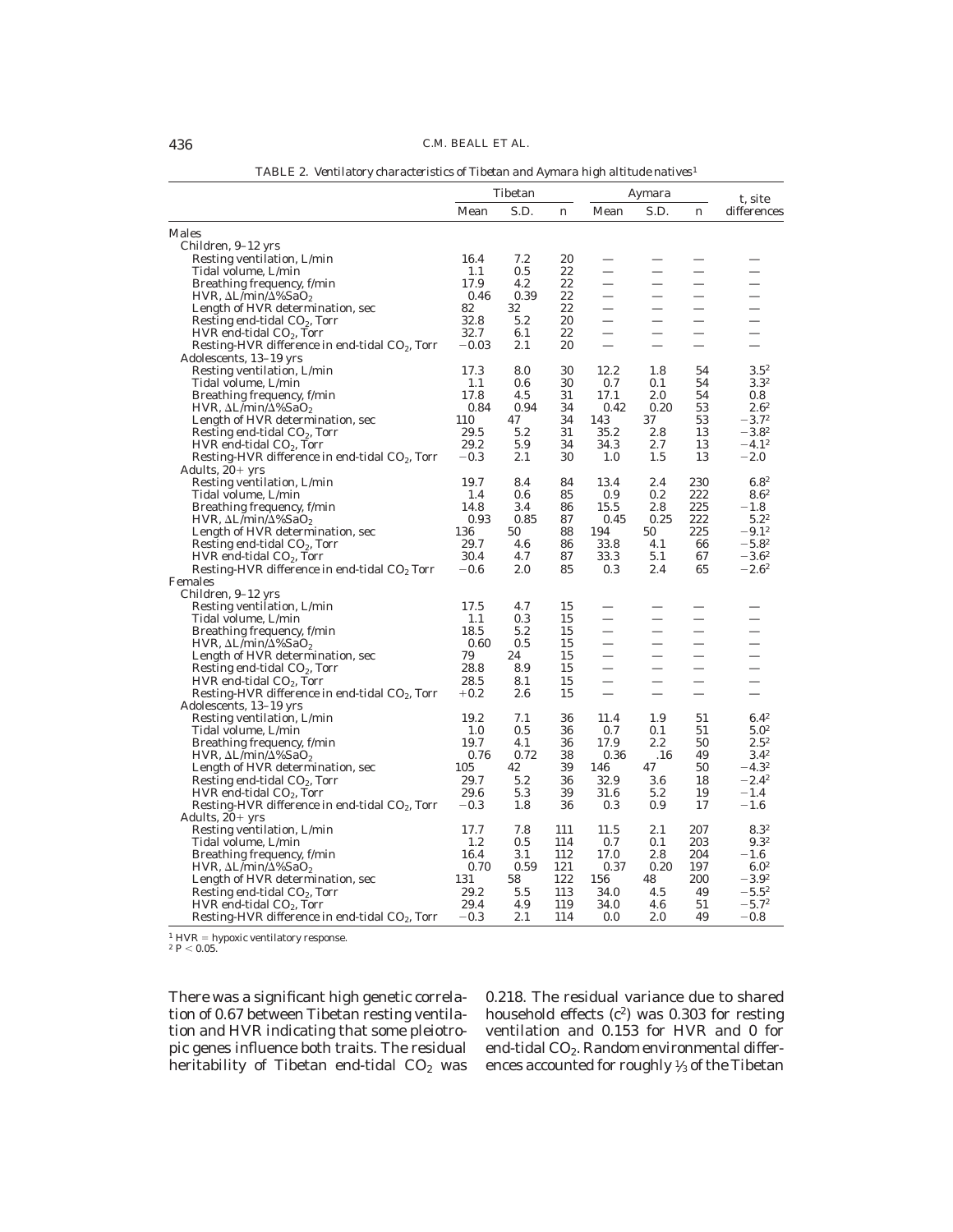*TABLE 3. Bivariate correlations with resting ventilation and HVR in samples of 13–19 year olds*<sup>1</sup>

|                     |             | Tibetan       | Aymara      |                       |  |
|---------------------|-------------|---------------|-------------|-----------------------|--|
|                     |             | Males Females | Males       | Females               |  |
| Resting ventilation |             |               |             |                       |  |
| with:               |             |               |             |                       |  |
| Age                 | $+0.18$     | $+0.39^{2}$   | $+0.42^2$   | $+0.17$               |  |
| Height              | $+0.27$     | $+0.23$       | $+0.67^{2}$ | $+0.59^{2}$           |  |
| Weight              | $+0.34$     | $+0.16$       | $+0.68^{2}$ | $+0.41^{2}$           |  |
| <b>BMI</b>          | $+0.36$     | $+0.13$       | $+0.53^{2}$ | $+0.20$               |  |
| Chest width         | $+0.13$     | $+0.10$       | $+0.55^{2}$ | $+0.30^{2}$           |  |
| Chest depth         | $+0.38^{2}$ | $+0.13$       | $+0.33^{2}$ | $+0.19$               |  |
| <b>HVR</b>          | $+0.33$     | $+0.20$       | $+0.43^{2}$ | $+0.39^{2}$           |  |
| SaO <sub>2</sub>    | $-0.52^{2}$ | $-0.36^{2}$   | $+0.24$     | $+0.19$               |  |
| End-tidal $CO2$     | $-0.51^{2}$ | $-0.37^{2}$   | 0.50        | $-0.16$               |  |
|                     |             |               |             | $(n = 13)$ $(n = 18)$ |  |
| HVR with:           |             |               |             |                       |  |
| Age                 | $+0.03$     | $+0.17$       | $+0.20$     | $+0.11$               |  |
| Height              | $+0.03$     | $+0.15$       | $+0.25$     | $+0.46^2$             |  |
| Weight              | $-0.01$     | $+0.09$       | $+0.37^{2}$ | $+0.43^{2}$           |  |
| <b>BMI</b>          | 0.00        | $+0.02$       | $+0.42^2$   | $+0.31^{2}$           |  |
| Chest width         | $-0.04$     | $+0.14$       | $+0.43^{2}$ | $+0.19$               |  |
| Chest depth         | $+0.13^{2}$ | $-0.13$       | $+0.04$     | $+0.26$               |  |
| SaO <sub>2</sub>    | $-0.13$     | $-0.27$       | $+0.09$     | $+0.11$               |  |
| End-Tidal $CO2$     | $-0.15$     | $-0.06$       | $-0.18$     | $-0.25$               |  |
|                     |             |               | $(n = 13)$  | $(n = 18)$            |  |
| Age with height     | $+0.72^2$   | $+0.74^2$     | $+0.62^2$   | $+0.38^{2}$           |  |

| TABLE 4. Bivariate correlations with resting |  |
|----------------------------------------------|--|
| ventilation and HVR in samples of adults     |  |
| 20 years of age and older <sup>1</sup>       |  |

|                                     |             | Tibetan       | Aymara      |             |  |
|-------------------------------------|-------------|---------------|-------------|-------------|--|
|                                     |             | Males Females | Males       | Females     |  |
| <b>Resting ventilation</b><br>with: |             |               |             |             |  |
| Age                                 | $+0.13$     | $-0.05$       | $-0.13^{3}$ | $-0.05$     |  |
| Height                              | $-0.02$     | $-0.10$       | $+0.20^{2}$ | $+0.13$     |  |
| Weight                              | $-0.01$     | $+0.08$       | $+0.15^{2}$ | $+0.16^2$   |  |
| <b>BMI</b>                          | $+0.00$     | $+0.18$       | $+0.08$     | $+0.11$     |  |
| Chest width                         | $-0.08$     | $-0.09$       | $+0.17^{2}$ | $+0.26^2$   |  |
| Chest depth                         | $-0.01$     | $+0.14$       | $+0.05$     | $+0.19^{2}$ |  |
| <b>HVR</b>                          | $+0.53^{2}$ | $+0.43^2$     | $+0.14^{2}$ | $+0.18^{2}$ |  |
| SaO <sub>2</sub>                    | $-0.22^{2}$ | $-0.27^{2}$   | $+0.11$     | $+0.13^{2}$ |  |
| End-tidal CO <sub>2</sub>           | $-0.08$     | $-0.33^{2}$   | $-0.38^{2}$ | $+0.57^{2}$ |  |
|                                     |             |               | $(n = 65)$  | $(n = 48)$  |  |
| HVR with:                           |             |               |             |             |  |
| Age                                 | $+0.02$     | $-0.05$       | $-0.18^{2}$ | $-0.14^{3}$ |  |
| Height                              | 0.00        | $-0.09$       | $+0.15^{2}$ | $+0.14$     |  |
| Weight                              | $+0.02$     | 0.00          | $+0.15^{3}$ | $+0.10$     |  |
| <b>BMI</b>                          | $+0.01$     | $+0.06$       | $+0.10$     | $+0.04$     |  |
| Chest width                         | $+0.16$     | $+0.09$       | $+0.19^{2}$ | $+0.17^{2}$ |  |
| Chest depth                         | $-0.06$     | $-0.02$       | $-0.05$     | $+0.01$     |  |
| SaO <sub>2</sub>                    | $-0.11$     | $-0.14$       | $+0.02$     | $+0.25^2$   |  |
| End-Tidal CO <sub>2</sub>           | $-0.08$     | $-0.12$       | $-0.15$     | $-0.08$     |  |
| Age and height                      | $-0.12^{2}$ | $-0.37^{2}$   | $-0.34^{2}$ | $-0.27^{2}$ |  |

<sup>1</sup> BMI = body mass index, HVR = hypoxic ventilatory response,<br>SaO<sub>2</sub> = percent of oxygen saturation of arterial hemoglobin.<br><sup>2</sup> *P* < 0.05.

 $<$  .05,  $\dagger p = .05$ <sup>1</sup> BMI = body mass index, HVR = hypoxic ventilatory response,<br>SaO<sub>2</sub> = percent of oxygen saturation of arterial hemoglobin.<br><sup>2</sup> *P* < 0.05.

 $\frac{2}{3} P \le 0.05$ .<br> $\frac{3}{5} P = 0.05$ .

resting ventilation variance and <sup>1</sup> ⁄2 of the HVR variance and  $\frac{3}{4}$  of the end-tidal CO $_2$ variance.

In contrast, the Aymara sample had no significant residual  $h^2$  of resting ventilation, just 22% residual  $h^2$  of HVR and no significant variance in either trait due to shared household effects. Random environmental differences accounted for roughly  $\frac{7}{10}$  of Aymara resting ventilation and HVR variation.

Lifestyle factors such as drinking salted butter tea among Tibetans, coca chewing among Andean highlanders, and cigarette smoking were considered for their potential to account for some of the random environmental variation. Nearly all Tibetan adults drank salted butter tea, however, the volume consumed (categorized as  $< 1$  L/day, 1–2 L/day or  $2+$  L/day) was not associated with resting ventilation or HVR variation (F of two way ANOVA by amount of tea and sex on resting ventilation  $= 0.9$ , on HVR  $= 0.1$ , both  $P > 0.05$ ). Among Aymara adults there was no effect on resting ventilation or HVR of chewing coca leaves (F of two way ANOVA comparing male and female, chewers and non-chewers, controlling for age on resting ventilation  $= 0.2$ , on HVR without controlling for age  $= 0.1$ , both  $P > 0.05$ ). Nonsmoking Tibetan men (Tibetan women do not smoke) had a mean resting ventilation of 21.4 L/min compared with smokers' mean of 17.8 L/min (t = 2.0, p=0.5). There was no smoking-related difference in Tibetan HVR  $(t = 1.5, P > 0.05)$ . There was no influence of smoking on Aymara resting ventilation or HVR (F of two way ANOVA of male and female smokers and non-smokers, controlling for age on resting ventilation  $= 0.1$ , on HVR without controlling for age  $= 0.04$ ,  $both P > 0.05$ ).

#### **DISCUSSION**

Healthy Tibetan males and females had markedly higher ventilation than Aymara under normal conditions of ambient hypoxia and under conditions of additional experimentally-induced hypoxia at 3,800–4,065 m. Tibetan adults at rest breathed about 1.5 times more air per minute than Aymara. When exposed to additional experimentallyinduced hypoxia, Tibetan breathing in-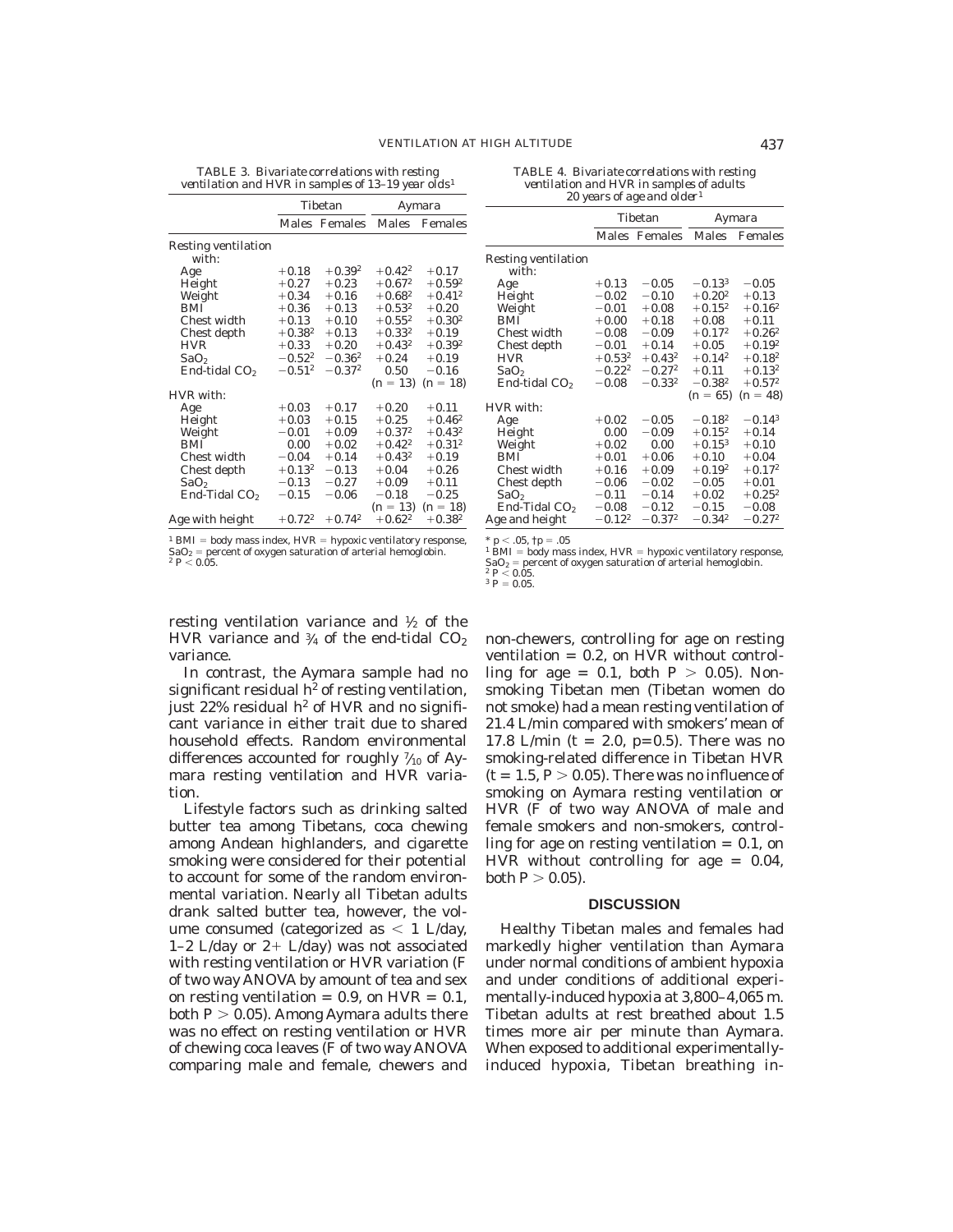|               | Multiple $\mathbb{R}^2$ | $R^2$ change       | $R^2$ change       | $R^2$ change | Multiple $\mathbb{R}^2$ with age, |
|---------------|-------------------------|--------------------|--------------------|--------------|-----------------------------------|
|               | of age, $SaO2$          | with height        | with chest         | with chest   | $SaO2$ , height, chest            |
|               | and HVR                 | added              | width added        | depth added  | width and chest depth             |
| Tibetan men   | 0.3243                  | 0.001              | 0.012              | 0.005        | 0.360 <sup>3</sup>                |
| Tibetan women | 0.247 <sup>3</sup>      | 0.000              | 0.005              | $0.038^{3}$  | 0.290 <sup>3</sup>                |
| Aymara men    | 0.047                   | 0.036 <sup>3</sup> | 0.018              | 0.001        | 0.101 <sup>3</sup>                |
| Aymara women  | 0.068                   | 0.032              | 0.072 <sup>3</sup> | 0.019        | 0.1933                            |

*TABLE 5. Multiple regression analysis of adult resting ventilation: R2 and F of R2 differences with the addition of predictor variables*1,2

<sup>1</sup> SaO<sub>2</sub> = percent of oxygen saturation of arterial hemoglobin, HVR = hypoxic ventilatory response.<br><sup>2</sup> The statistical test was an F test of the increase in the amount of explained variance with the addition of each pre for Aymara men and 0.22 for Aymara women (both  $P > 0.05$ ). The multiple correlation coefficient for the six variable model was also 0.60 for Tibetan men, 0.54 for Tibetan women, and 0.32 for Aymara men and 0.44 for Aymara women (all  $P$  < 0.05).<br><sup>3</sup> Significance of F < 0.05.

creased roughly twice as much as the Aymara. For example, a  $10\%$  fall in  $SaO<sub>2</sub>$ produced an average 9.3 L/min increase among Tibetan men compared to a 4.5 L/min increase among Aymara men. The population difference occurred from the second through the ninth decade of life.

The study was designed and implemented to exclude differences in recruitment and measurement as sources of error. With respect to recruitment, the method of identifying and contacting study participants was the same and the rate of family and individual participation was high in both study sites. Sample selection in the present study began with a complete census of the local community and eventually included 96% of the Tibetan and 77% of the Aymara households; 68% of the Tibetans eligible by age and 57% of the Aymara eligible by age. The large proportion of households and individuals participating makes it unlikely that the results are influenced by selection bias for ventilatory traits.

With respect to measurement, several lines of evidence indicate that the sample differences are substantive rather than an artifact of methodology. First, the same investigator used the same equipment (with the noted exception of the capnometer) and carefully administered the same testing protocol in both study sites. The same criteria for excluding determinations from analyses were applied in both sites. (We found no other published criteria or rate of exclusion.) Second, the repeatability of the resting ventilation and HVR determinations was good and was similar in the two study sites. A review of 33 published studies of resting ventilation found no reports of repeatability with which to compare these findings. A review of 23 published studies of HVR found three mentions of HVR repeatability. Those three reported the average of two trials as the HVR and reported that the two trials were "not different" in a US sample (Chapman and Cherniack, 1987), and differed by an average of  $-0.03$   $\Delta L$  BTPS/min/ $\Delta\%$ SaO<sub>2</sub>

| Variables                  | Covariates <sup>2</sup> | Genes       | Household          | Environment | Total phenotypic S.D. | Residual $h^2$ |
|----------------------------|-------------------------|-------------|--------------------|-------------|-----------------------|----------------|
| Tibetan                    |                         |             |                    |             |                       |                |
| <b>Resting ventilation</b> | 0.0144                  | 0.3134      | 0.3035             | 0.370       | 7.556                 | 0.317          |
| <b>HVR</b>                 | 0.000                   | $0.345^3$   | 0.153 <sup>3</sup> | 0.502       | 0.734                 | 0.345          |
| End tidal CO <sub>2</sub>  | 0.029 <sup>3</sup>      | $0.218^{3}$ | 0.000              | 0.753       | 5.538                 | 0.225          |
| Aymara                     |                         |             |                    |             |                       |                |
| <b>Resting ventilation</b> | 0.2036                  | 0.044       | 0.073              | 0.680       | 2.378                 | 0.055          |
| <b>HVR</b>                 | 0.051 <sup>6</sup>      | 0.2094      | 0.025              | 0.715       | 0.252                 | 0.220          |

*TABLE 6. Relative variance components of ventilation in Tibetan and Aymara high altitude native samples*<sup>1</sup>

 $1 h<sup>2</sup>$  = heritability, HVR = hypoxic ventilatory response.

<sup>2</sup> Covariates for Tibetan resting ventilation are height and male age, for Tibetan end-tidal CO<sub>2</sub> they are female age and age<sup>2</sup>, for Aymara resting ventilation they are sex and height, for Aymara HVR it is height.<br> $\frac{3}{2}R \ge 0.05$ 

 $^3\,\frac{P}{\times}$  0.05.<br> $^4\,\frac{P}{\times}$  0.01.<br> $^5\,\frac{P}{\times}$  0.001.

 $6 P < 0.0001$ .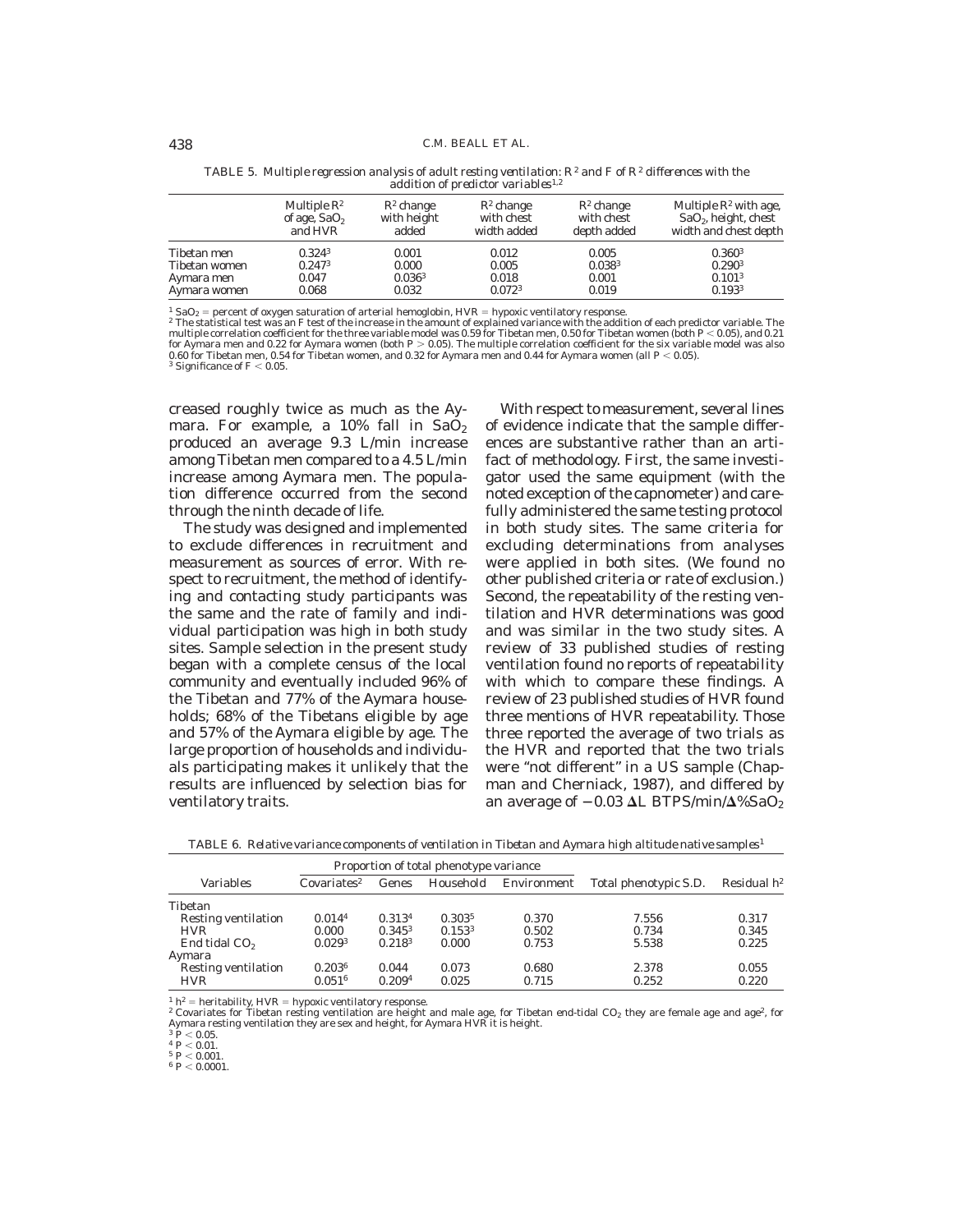(Curran et al., 1995) and an average of +0.02  $\Delta L$  BTPS/min/ $\Delta\%$ SaO<sub>2</sub> (Zhuang et al., 1993) in two samples of Tibetan males. Those calculations differ from the present repeatability measures (the average difference between two days of HVR calculated as the average of three determinations each day). Yet, they accord well with the repeatability of  $-0.05$  and  $+0.12 \Delta L/min/\Delta\% SaO<sub>2</sub>$ found in the present study and indicate some consistency of HVR repeatability across studies. Third, the possibility that responses to testing might account for the sample differences can be discounted. If the Tibetans, but not the Aymara, were anxious during the ventilation determinations, then this could result in a systematic elevation of pulse and oxygen saturation in the ventilation testing situation compared with a nonventilation testing situation in the Tibetan, but, not the Aymara sample. This was not observed. Instead, the differences between pulse measured during quiet rest and that measured during the resting ventilation determination was 3–4 f/minute in both sites and the difference between  $SaO<sub>2</sub>$  measured during quiet rest and that measured during the resting ventilation determination was about 1% in both sites. The two study samples appear to have responded similarly to ventilatory testing (alternatively, they were equally anxious).

Fourth, the possibility that the Tibetans participating in this study were unique can be discounted by comparing the results of the present study with those of previously published studies of Tibetan men (we are not aware of any on Tibetan children or women). The differences of 0.8% (Tibetan) and 1.2% (Aymara) between resting and testing  $SaO<sub>2</sub>$  found in the present study were very similar to the 0.7% and 2.1% reported for Tibetan men measured with and without mouthpieces (Zhuang et al., 1993; Curran et al., 1995). The resting heart rates of Tibetan men in the present study are 73 f/min which is in the range of 71–87 f/min reported for young adult Tibetan men measured at their habitual altitudes of residence (Ge et al., 1994 a; Zhuang et al, 1993; Sun et al., 1990); as well as the range of 56–92 f/min reported for Tibetan men measured while visiting at altitudes below their

habitual altitudes of residence (Curran et al., 1995; Ge et al., 1994b). The standard errors of the mean (SEM) of resting heart rates were similar also (ranging from 1.4 in the present study to 3 in Curran et al. 1995). The breathing frequency of the present sample of Tibetan men was 15 f/min which is slightly lower than the 17–21 f/min reported for Tibetan and Sherpa men measured at or near their habitual altitudes of residence (Sun et al., 1990; Ge et al., 1994 a and b; Hackett et al., 1980; Zhuang et al., 1993) and the 21 f/min reported for Tibetan men measured while visiting at lower altitudes (Curran et al, 1995; Ge et al, 1994b). The SEM of breathing frequencies were similar in the various studies (ranging from 0.4 in the present study to 1.1 in Hackett et al. 1980). The adult male resting end-tidal  $CO<sub>2</sub>$ of the present sample of Tibetan men is 30.1 Torr which is a bit higher than the 29 Torr reported for Sherpas at 1,700 m who live and work at a variety of altitudes and lower than the 32 Torr reported for men at their habitual altitude of residence (Zhuang et al., 1993) and 33 Torr reported for Tibetan men visiting at lower altitude (Curran et al., 1995). The SEM of end-tidal  $CO<sub>2</sub>$  were also similar in the various studies (ranging from 0.5 in Sun et al., 1990 and Zhuang et al., 1993, to 0.9 in the present study, to 1.1 in Ge et al., 1994a). The similarity of the means and standard errors indicates that the study subjects were equally at rest during the present and published studies (or that all Tibetans are anxious).

In summary, small physiologic differences between resting and testing situations are evidence that the testing apparatus did not induce anxiety. The good repeatability indicates that study participants were not anxious during their first ventilation tests and that the measurement techniques were precise. The similar size of these differences in the two sites suggests that the Tibetan and Aymara study participants were equally comfortable during ventilation testing and that the measurement techniques did not differ. The repeatability findings and resting physiological data accord with other published studies of Tibetans and indicate similar repeatability of measurement technique and similar relaxed state of the study partici-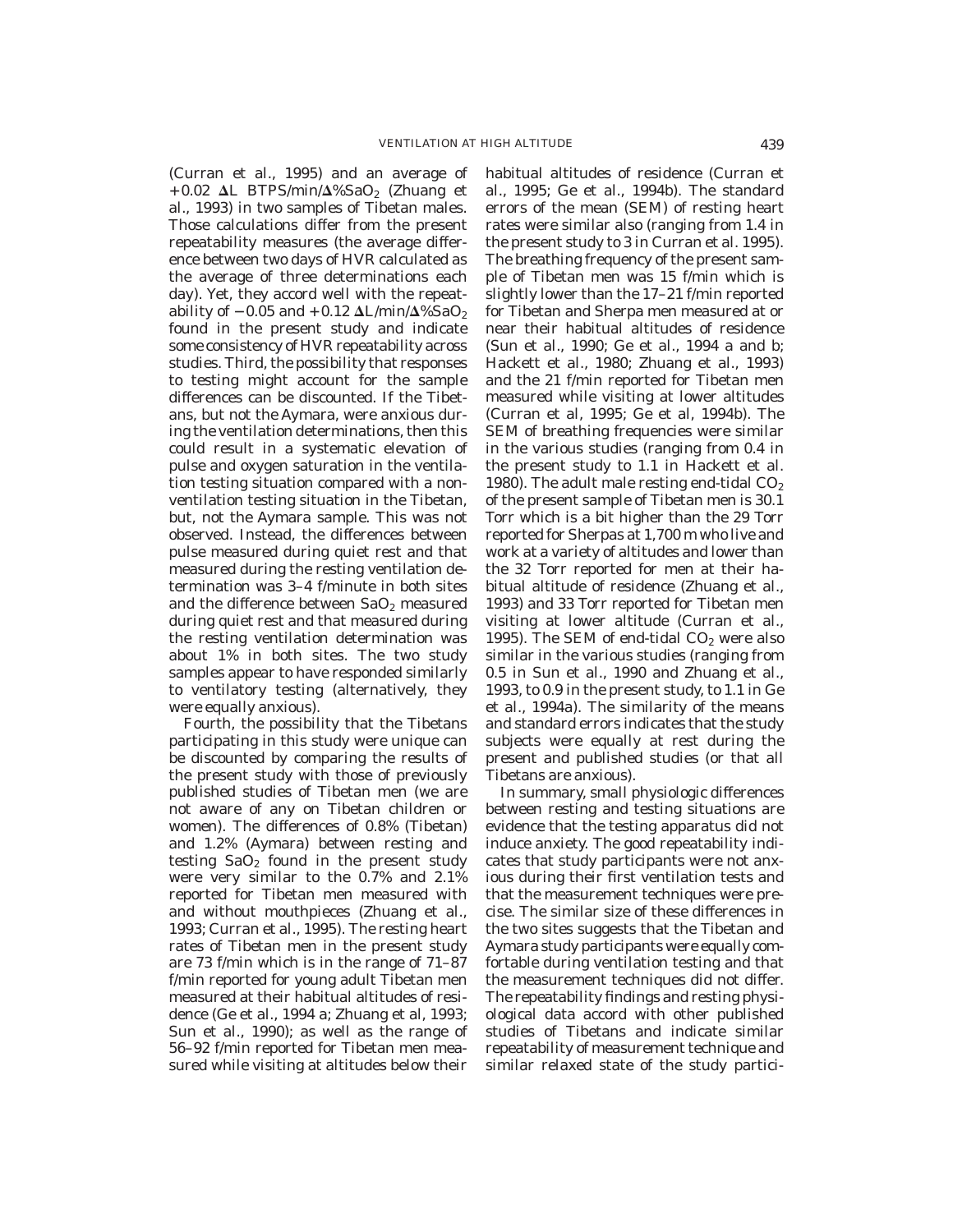

Fig. 3. Summary of studies of resting ventilation at various altitudes.

pants. These diverse lines of evidence argue strongly that the findings of the present study are substantive, rather than methodological.

The adult findings of the present study are quantitatively consistent with previous reports of resting ventilation and HVR on smaller and less representative samples of Tibetans and Andean highlanders. Figure 3 summarizes reports of mean values of resting ventilation of 1,116 natives and longterm residents above 2,000 m, including 632 from the present study, and contrasts these with reports from low altitude.<sup>2</sup> There is a

wide range of variation at all altitudes. There is a 7.3 L/min difference between the lowest and highest North American mean resting ventilation and there is an 8.5–8.6 L/min difference between the lowest and highest Tibetan and Andean resting ventilations. The wider span of values at high altitudes probably reflects the range of altitudes of the studies. The lowest Tibetan resting ventilations overlap only with the highest sea level values. In contrast, the means of eleven of the fifteen Andean samples lie in the sea level range and just four are above. That is, Andean high alti- $\overline{\text{25}$  is a flow measurement (e.g. tude natives generally breathe at rest about

pneumotachograph) were used and in L BTPS if a volume measurement (e.g. weather balloon) were used. To determine whether the two types of measurements gave similar results, we conducted analyses of variance comparing the published means of low altitude samples reporting resting ventilation in L measured by pneumotachograph, ventilation in L measured by other flow devices (hot-wire flowmeter or bidirectional turbine) and ventilation in L BTPS measured from a volume. There was no significant effect of measurement technique on resting ventila-tion or HVR. Therefore we report the published means on the same figures. Reports of studies employing pneumotachographs include those by Filuk et al., 1988; Georgopoulos et al., 1989 a and b; Holtby et al., 1988; Littner et al., 1984; Peterson et al., 1981; Sato et al., 1992. The studies by Schoene, 1982 and

Schoene et al., 1990 using pneumotachographs were corrected to BTPS. Studies employing other flow devices include Nishimura et al., 1987; Nishimura et al., 1989; Poulin et al., 1993; and Suzuki et al., 1989. Studies reporting volume measure in L BTPS include Altman and Dittmer, 1971; Beall et al., 1992; Chapman et al., 1987; Chiodi, 1957; Cruz, 1973; Cudkowicz et al., 1972; Curran et al., 1995 ; Ge et al., 1994 a and b; Ge et al. , 1995; Hackett et al., 1980; Huang et al., 1984; Hultgren et al., 1965; Hurtado et al., 1964; Kryger et al., 1978; Levine et al., 1992; Moore et al., 1986. The Huang et al., 1981 study did not specify measurement technique and it is assumed to be BTPS.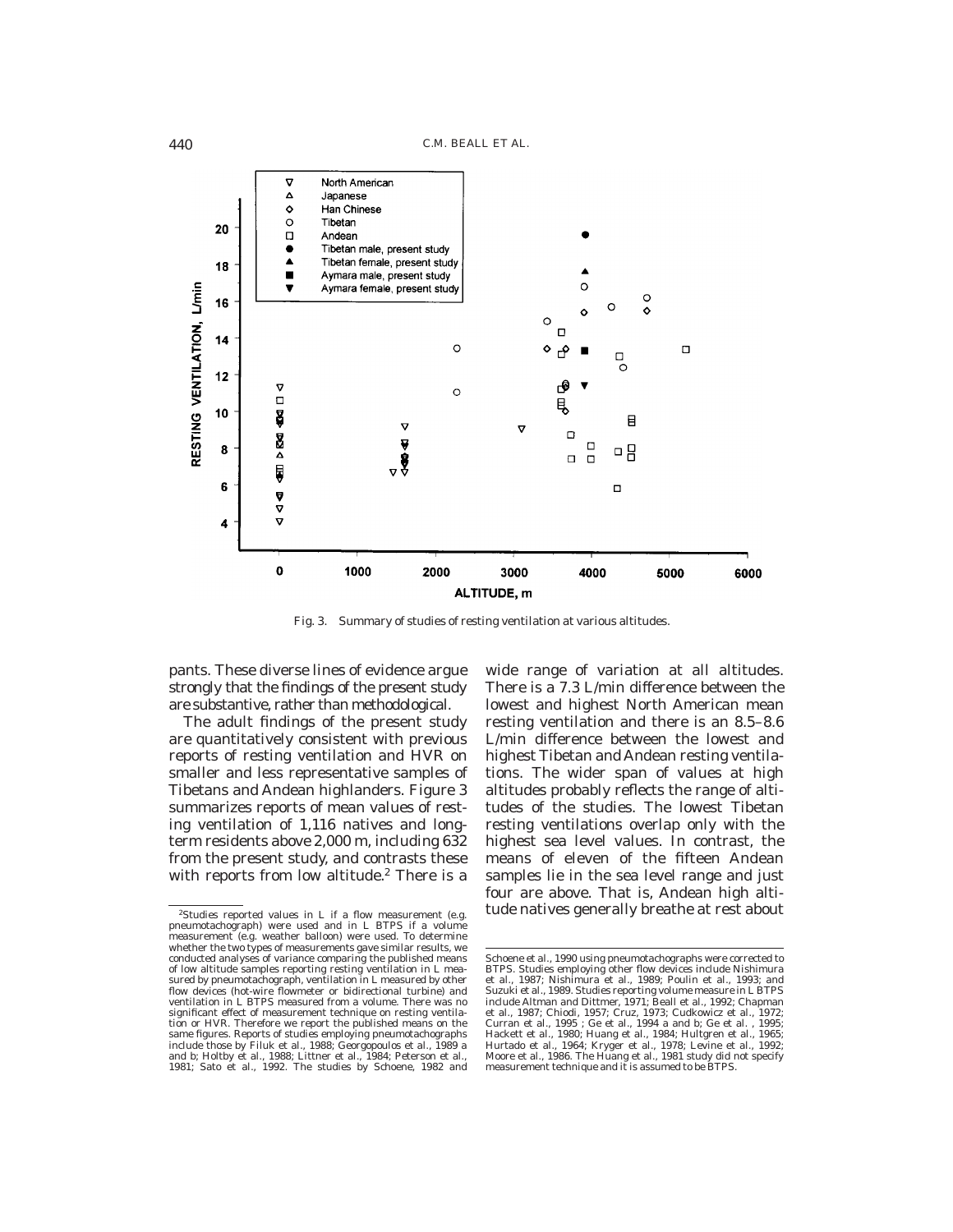

Fig. 4. Summary of studies of HVR at various altitudes.

the same as or slightly more than low altitude natives at low altitude despite the difference in hypoxic stimulus to breathe.

Figure 4 summarizes reports of mean HVR in 788 adult natives and long term residents above 2,000 m, including 639 from the present study, and contrasts these with reports from low altitude. Again, there is a wide range of variation among low altitude sample means. All but one of the high altitude samples lie within that range. Five of the six Tibetan sample means lie in the middle of the sea level range of variation while one is in the low end. The present Andean sample lies in the lower end of the sea level range and the one other study of Andean highlanders reporting HVR in this form reported a mean below the sea level normal range.

Figures 3 and 4 illustrate that, compared with samples at sea level, adult Tibetan high altitude natives have generally elevated resting ventilation and mid-range HVR while Andean high altitude natives have mid-range resting ventilation and lowrange HVR. However, the wide range of variation at any one altitude limits confidence in comparisons between altitudes and populations. For example, the mean HVR of samples reported from the same North American laboratory at 1,600 m ranges from 1.0 to 0.46  $\Delta L$  BTPS/min/ $\Delta$  %SaO<sub>2</sub> which is roughly the same as the contrast of 0.93 and  $0.37 \Delta L/min/\Delta\%$ SaO<sub>2</sub> between Tibetan men and Aymara women in the present study.

The traditional explanation has been that the Aymara acquired blunting due to prolonged exposure to high altitude hypoxia. In the present study, ambient hypoxia inferred from barometric pressure was similar in the two sites (478 and 479 Torr). Physiological hypoxia was different in the two sites as Tibetans had lower mean  $SaO<sub>2</sub>$ . Duration of hypoxia (older age) was not an important determinant of resting ventilation and HVR in either of the present samples. The only negative association of HVR and age was small and could be due to the smaller number of older men. Otherwise no associations between either measure of ventilation and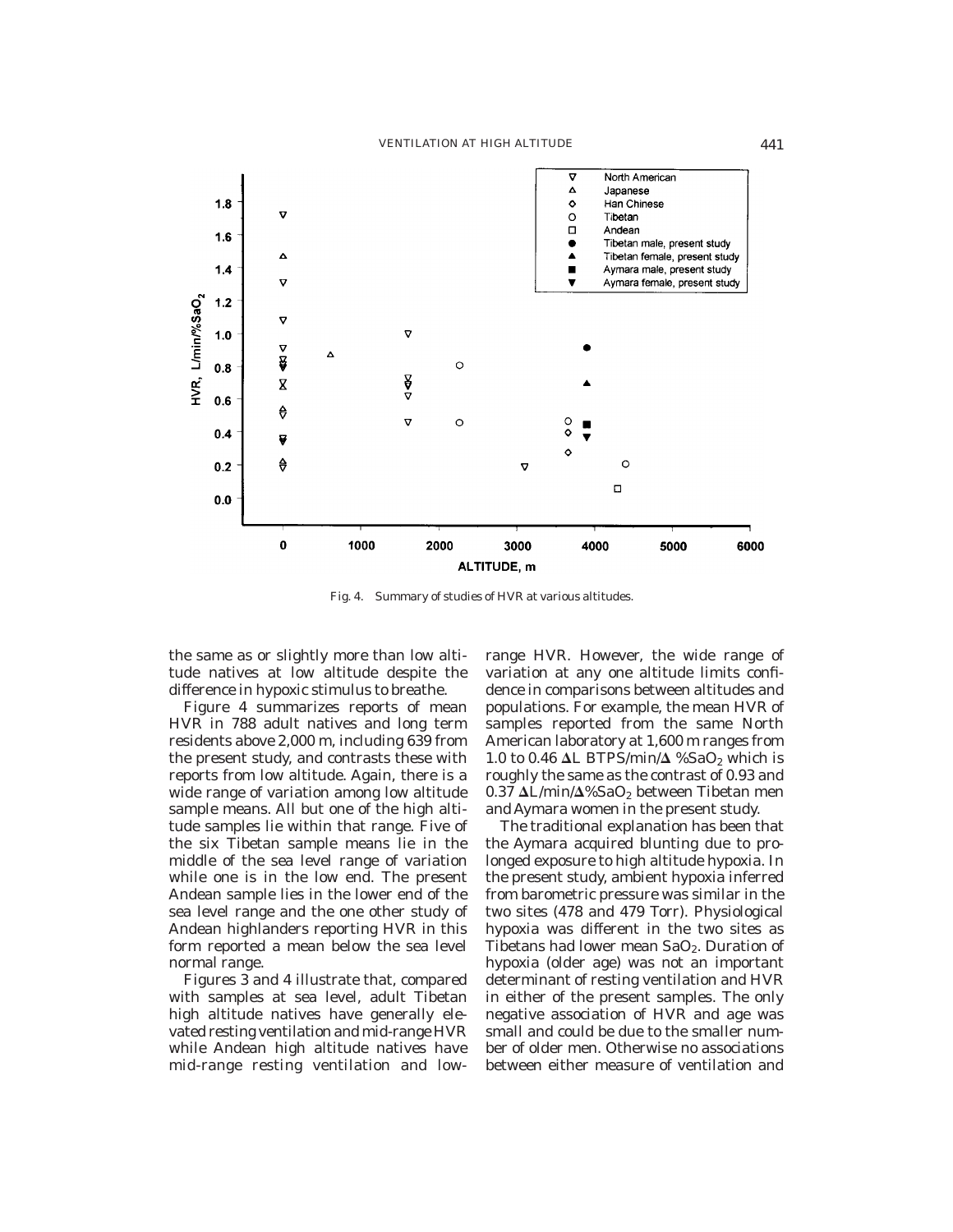age were found during adulthood. Thus the population difference was not due to acquired blunting during adulthood in the present study.

This finding contrasts with some but, not all, investigations of acquired blunting. One Andean study compared five long term male residents at 3,990 and 20 at 4,515 m with newcomers and found a low resting ventilation (Chiodi, 1957). However, another Andean study of sea level natives at high altitude failed to find any longer term migrants with low HVR (Sorenson and Severinghaus, 1968). One study of Tibetans reported no change in HVR with age across the span from 21 to 31 years of age (Zhuang et al., 1993). Another noted a significant moderate decrease in HVR from 20 to 30 years of age in a sample of 20 Tibetan males native to  $\geq$ 4,400 m measured while visiting at 3,658 m (Curran et al., 1995). That finding may be due to the small sample sizes at the ends of the age range that captured a restricted portion of the range of variation rather than to a biological phenomenon in the population. Another noted a decrease in HVR with increasing altitude exposure assessed as a multiple of altitude of birth and years of residence at that altitude (Hackett et al., 1980). That sample of elite Sherpa male climbers was native to a range of altitudes and had a variety of exposures to altitude including the summit of Everest and was measured while visiting at 1,377 m. Inspection of the published figure reveals that the impression of an association is mainly due to two Sherpas who were outliers on the altitude exposure variable and who had negative HVRs. Three of 25 Sherpas (12%) measured had negative HVRs, yet, just ten of the 418 men (2%) in the present study had negative HVRs. These observations suggest that the sample may not have been representative of high altitude native Sherpa and that the conclusion that the reported results are due to duration of altitude exposure may be confounded by self-selection for the occupation of high-altitude climber. These differences in sample size and/or sample characteristics may account for the different conclusions of published studies suggesting an association between blunting and longer duration of high altitude exposure and the

present study which finds no such association.

Nor is severity of hypoxia an important determinant of resting ventilation and HVR in the present sample. Within populations there was a small negative Tibetan association between  $SaO<sub>2</sub>$  and resting ventilation, but not HVR, that accounted for very little variation. Apart from the small positive association of  $SaO<sub>2</sub>$  and resting ventilation in Aymara females, associations of  $SaO<sub>2</sub>$ with ventilation were not found in the Aymara sample. Between populations, the more hypoxic Tibetans had higher ventilations. This also contrasts with a previous study. One previous report measured a sample of Tibetan men native to  $\geq 4,400$  m measured while visiting at 3,658 m and compared it with a sample of residents at 3,658 m (Curran et al., 1995). It found a lower HVR, but not resting ventilation, in the sample visiting from high altitude and concluded that it was due to the more severe lifelong hypoxia at  $\geq 4,400$  m compared with 3,658 m. The present study found the opposite: Tibetans with more severe hypoxia had slightly higher resting ventilation, but not HVR, and between samples, the more hypoxic Tibetans had higher ventilations and HVR. Possible reasons for the different findings include the following. The sample from  $\geq 4400$ m in that study was selected to match a sample from a previous study by many of the same authors and thus may not be representative of its population of origin. Furthermore, information on lifelong physiological hypoxia was not provided for those from  $\geq 4,400$  m. There is a wide range of physiological hypoxia at any altitude, partly genetically determined in Tibetans (Beall et al., 1994; Beall et al., 1997). For example, some individuals at 4,850–5,450 m have  $SaO<sub>2</sub>$  no different from some individuals at 3,800–4,065 m (Beall et al., 1994a; Beall et al., 1997 ). These considerations make it difficult to evaluate the inference that the lower mean HVR in the sample from  $\geq 4,400$  m was due to greater hypoxia at the higher altitude of residence.

The adolescent findings from the present study do not confirm previous studies suggesting that Andean hypoventilation is acquired during adolescence (Lahiri et al.,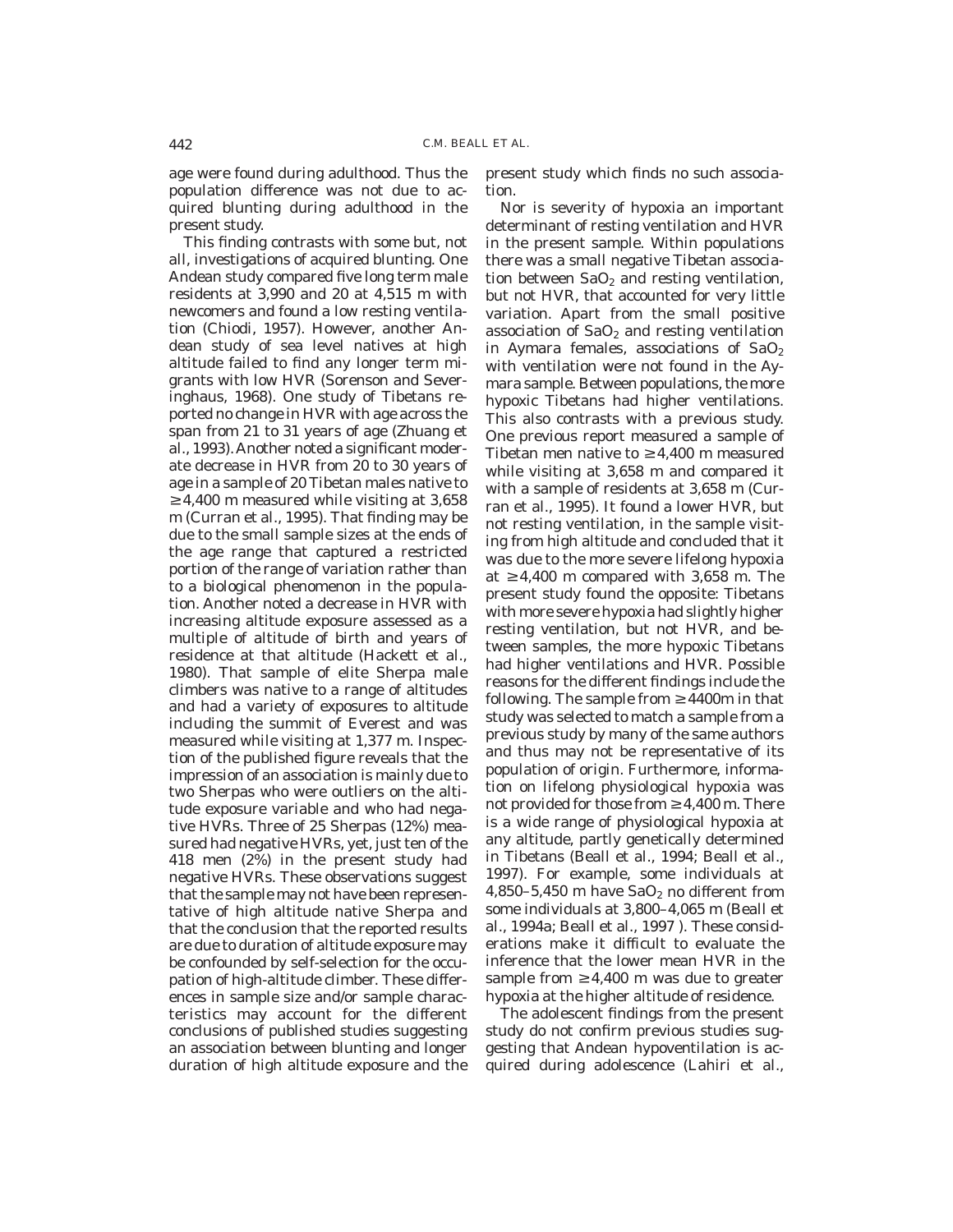1976). The published data on 58 Andean high altitude natives between 13 and 20 years of age were reported categorically as normal, intermediate and blunted, rather than numerically, in the single study available (Lahiri et al., 1976). Therefore it is not possible to examine these data and to suggest a reason for the contrast with the results of the present study of 105 Aymara between 13 and 19 years of age. Generally, a functional ventilatory decrease seems unlikely to develop during adolescence. Circulating levels of estrogen, progesterone and testosterone, all associated with greater resting ventilation and HVR (e.g. Regensteiner et al., 1989; Tatsumi et al., 1991; Tatsumi et al., 1994), increase during adolescence generally (Tanner, 1978). Plasma testosterone concentration increased as expected during adolescence in the present two samples (Beall and Worthman, unpublished observations). Aymara and European adolescents exhibit functional increase in cardiorespiratory characteristics during adolescence at high altitude including an age related increase in ventilation during maximal exercise (Greksa et al., 1985). If hypoxia were the causal agent for the Aymara hypoventilation relative to Tibetans in the present study sample, it would have to have exerted its influence entirely before thirteen years of age. A definitive test of the absence of blunting would require longitudinal studies and studies of younger age groups.

If blunting during adolescence in the Aymara sample does not explain the population differences in ventilation found in the present study, then other factors must be considered. Larger body size could possibly explain the greater ventilation among the taller Tibetans. However, Tibetans also had significantly greater ventilation relative to stature. Among men, the average resting ventilation relative to stature was  $12.0 \pm 5.1$ L/meter among Tibetans compared with 8.4  $\pm$  1.5 L/meter among Aymara (t = 6.2, *P* < 0.05). The average HVR relative to stature was  $0.58 \pm 0.55 \Delta L/min/\Delta\%SaO_2/meter$ among Tibetans compared with  $0.29 \pm 0.18$  $\Delta L/min/\Delta\%$ SaO<sub>2</sub>/meter among Aymara (t = 8.8,  $P < 0.05$ ). The same magnitude contrast was found among women. The average resting ventilation relative to stature was 11.6  $\pm$ 

5.2 L/min/meter among Tibetan women compared with 7.8  $\pm$  1.5 L/min/meter among Aymara (t = 7.7,  $P < 0.05$ ). The HVR relative to stature was  $0.48 \pm 0.42$   $\Delta L/min/$  $\Delta\%$ SaO<sub>2</sub>/meter among Tibetan women compared with  $0.26 \pm 0.15 \Delta L/min/\Delta\% SaO_2/$ meter among Aymara (t = 5.6,  $P < 0.05$ ). Comparisons using BMI rather than stature yielded (data not shown) even greater population contrast because the Tibetans have lower BMI. Thus, the shorter stature of the Aymara does not account for their low ventilation compared to Tibetans.

Other factors that might cause Aymara hypoventilation include endurance training and a family history of chronic obstructive pulmonary disease (Saunders et al., 1976; Kawakami et al., 1981). It seems unlikely that either occurs on a population-wide basis from adolescence through old-age in both sexes. Because testosterone raises HVR (Tatsumi et al., 1994), lower testosterone concentrations could hypothetically account for the lower Aymara HVR, but this is also unlikely because the population difference was found among males and females. Furthermore, the Aymara and Tibetan adult male mean plasma testosterone concentrations do not differ (Worthman et al., 1977). There is evidence that intrauterine cocaine exposure is associated with blunted HVR in infant humans and rabbits (Ward et al., 1992; Weese-Mayer et al., 1992). However, the normal Andean newborn resting ventilation and HVR (Mortola et al., 1990; Mortola et al., 1992) argue against any influence of maternal coca chewing. Overall, there was no evidence to suggest that known systematic environmental factors account for the low Aymara mean and variance of resting ventilation and HVR.

On the other hand, the population difference could be due to elevation of Tibetan, rather than depression of Aymara, ventilation. Factors that might cause Tibetan hyperventilation include systematically elevated metabolic rate (Huang et al., 1984; Regensteiner et al., 1990). Because both Tibetan and Andean highlanders have basal metabolic rate similar to those predicted by sea level equations (Beall et al., 1996), this is an unlikely explanation. Early hypertension, reported to increase resting ventilation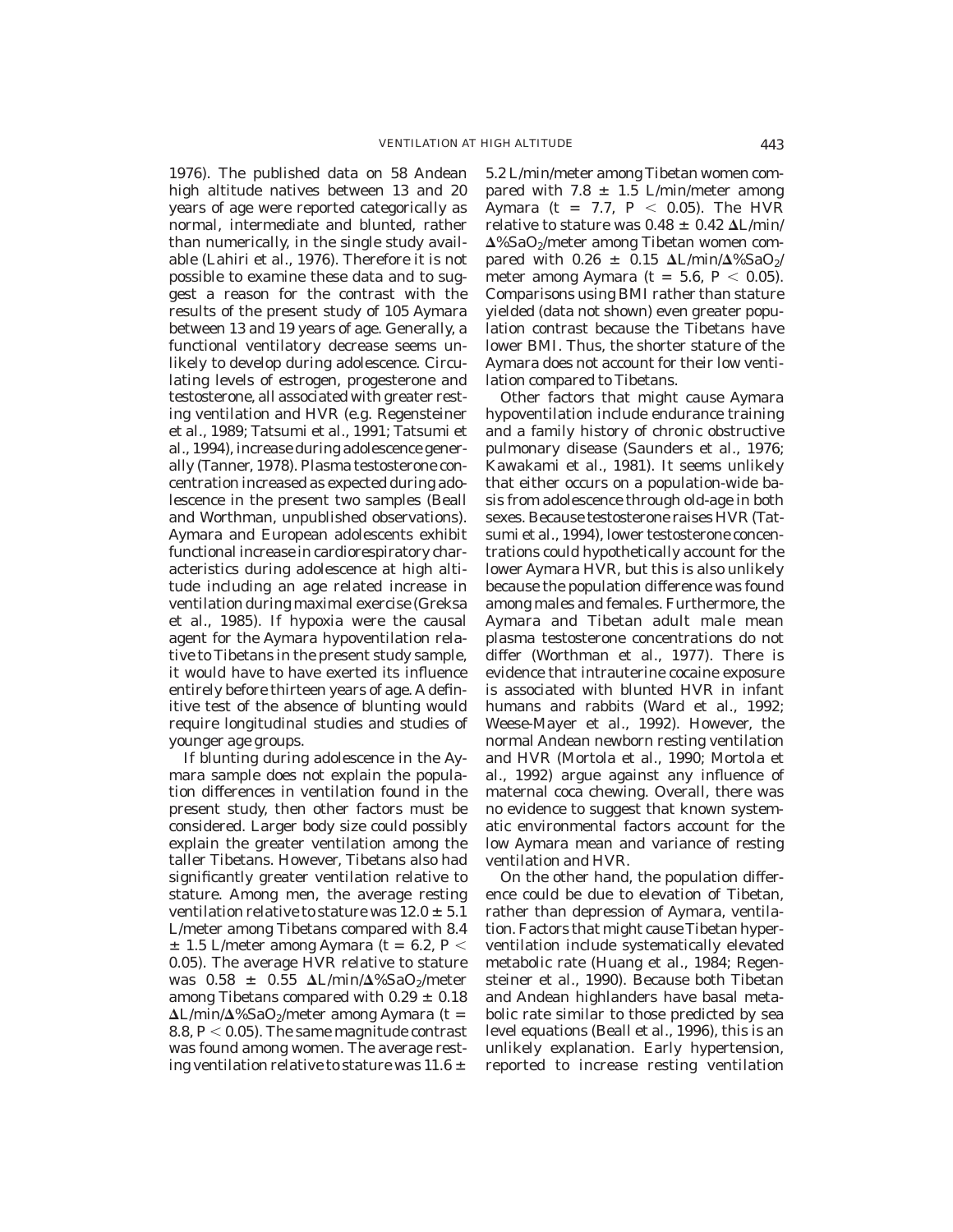(Tafil-Klawe et al., 1989), is common among Tibetans simply because there is a high prevalence of hypertension (Beall et al., under submission a). Reasoning that hypertensives under 25 years of age are likely to be in the early phases of hypertension, an analysis of variance compared the ventilation of Tibetan normo-and hypertensives. Seven of 43 males and eight of 54 females in the 13-24 year age range were hypertensive but did not differ from the normotensives in resting ventilation or HVR. Just one of 177 Aymara in that age range was hypertensive. Caffeine and xanthines are respiratory stimulants in tea (Howell, 1992; Larrick, 1991). Daily intake of a liter or more of black tea flavored with salt and butter was nearly universal among Tibetan adults. Tea consumption was much lower in the Aymara sample where individuals drank just 1–3 cups of black or herbal tea/day. Because Tibetan children and teenagers drink less tea than adults and the population difference was found throughout the age range, tea drinking probably does not account for the Tibetan hyperventilation.

Thus there was little evidence to indicate that sustained lifelong Tibetan hyperventilation and relative Aymara hypoventilation were due to the systematic influence of environmental factors. Population differences in the frequencies of alleles influencing the level of ventilation could account for some of the differences according to the following logic. Quantitative genetic analyses revealed evidence of significant genetic variation in resting ventilation only in the Tibetan sample and more genetic variation in HVR in the Tibetan than the Aymara sample. Because the potential for natural selection is a function of the amount of genetic variance, this means that only the Tibetan population has the potential for natural selection on resting ventilation and it also has more potential for natural selection on HVR. The present data suggest a hypothesis explaining how this came about. With respect to resting ventilation, the combination of high Tibetan values compared to sea level and the existence of intrapopulation genetic variation suggest the hypothesis that natural selection and/or random genetic drift has acted to increase the frequency of alleles for high ventilation. The similarity of Aymara resting ventilation compared to sea level values, the absence of Aymara genetic variation, and the absence of evidence for environmental blunting of Aymara ventilation suggest the hypothesis that natural selection has not acted on resting ventilation in Andean populations because there was no heritable variation upon which to act. With respect to HVR, the combination of normal Tibetan values compared to sea level, the existence of Tibetan genetic variation, and of genetic variation in HVR of sea level populations (Collins et al., 1978; Kawakami et al., 1984; Kawakami et al., 1981; Moore et al., 1976; Saunders et al., 1976) suggest the hypothesis that natural selection has acted to maintain existing genetic variation in the Tibetan sample. The low normal to below sea level Aymara HVR and the relatively low genetic variance suggest the hypothesis that genetic variation has been lost in the Andean population due to natural selection and/or random genetic drift and that alleles for high values have been lost. Current knowledge of the genetics of these traits does not permit direct evaluation of these models positing different microevolutionary histories leading to different ventilation patterns in these two populations with long histories of high altitude exposure.

The conclusion of this paper differs fundamentally from previous studies emphasizing the importance of acquired hypoventilation and blunting of HVR. One methodological reason for this may be the combination of the small samples often reported, sometimes of specialized occupational groups, sometimes not measured at their habitual altitudes of residence, and usually of unspecified representativeness. Another methodological reason for the different conclusion may be the broad age range sampled in the present study which provided the opportunity to observe trends or, more importantly as it turned out, their absence. Another reason may be the extraordinarily wide range of normal variation in these two traits. The coefficient of variation of HVR was 0.56 among the Aymara and 0.90 among Tibetan adults in the present study while the coefficient of variation in height was 0.05 in both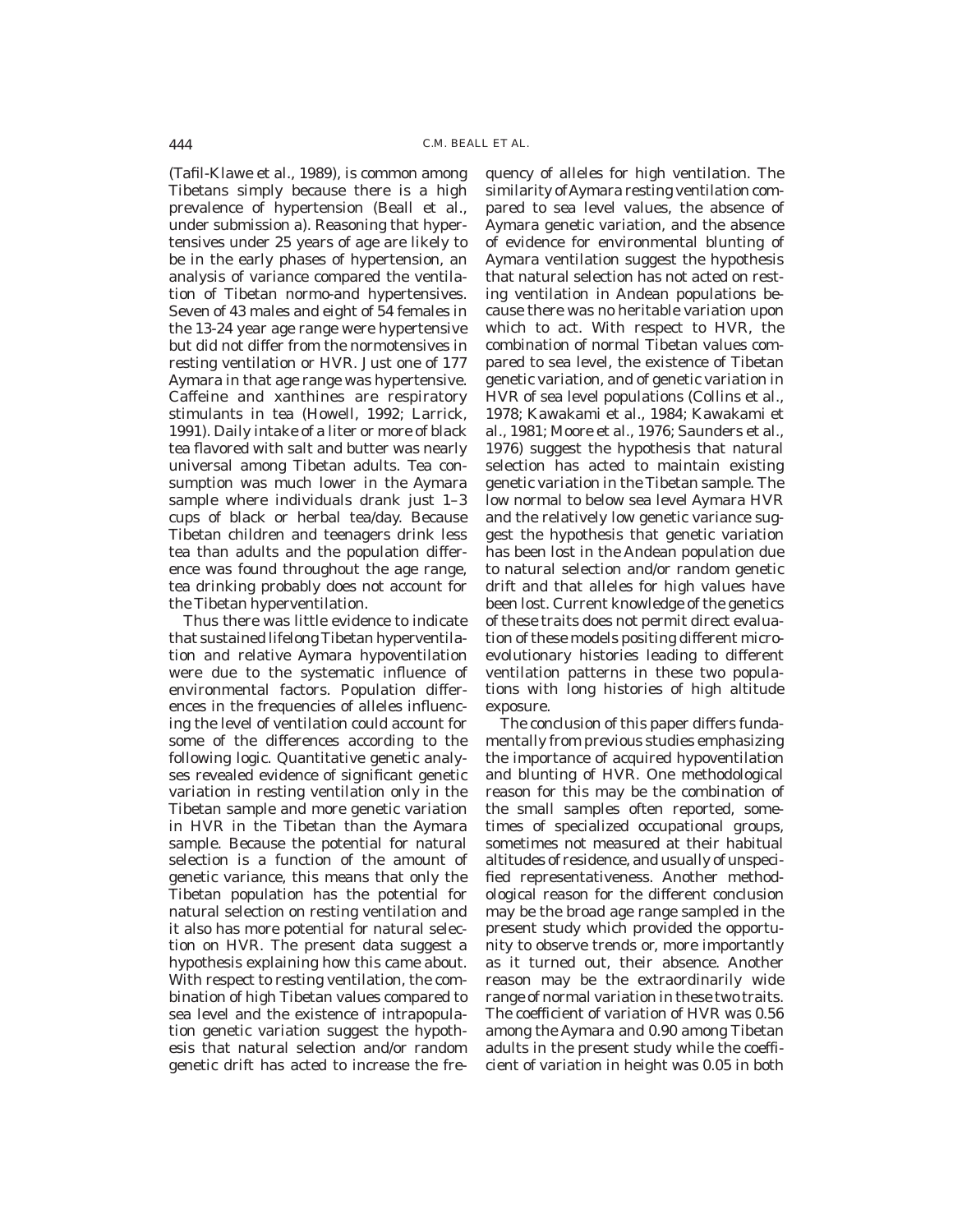samples. Others have noted that normal HVR varies eight-fold (e.g. Reeves et al., 1993). That much variation in a trait such as height would be unimaginable. With such a variable trait, there is great potential for misleading findings from small samples that inadvertently capture just a fraction of the normal range.

It is not clear whether the ventilation differences are relevant to successful highaltitude adaptation. Lower ventilation would seem likely to increase the chances of poorer  $SaO<sub>2</sub>$  and oxygen delivery, but, the Aymara sample had the higher mean  $SaO<sub>2</sub>$ . Both populations deliver adequate oxygen to tissues under a range of conditions as demonstrated by normal basal metabolic rates and maximal physical work capacities, (Baker, 1976; Beall, et al., 1996; Lahiri et al., 1976; Mazess et al., 1969; Sun et al., 1990; Tufts et al., 1985). Both populations are successful by a number of criteria generally used for evolutionary analyses. Both are growing populations. The Tibetan population had a 15.2/1,000 rate of natural increase in 1990 (Xi Zang Tong Ji Jian Jian, 1993) and the Andean region had a 20.5/1,000 rate of natural increase in 1990–1995 (Pan-American Health Organization, 1994). Both have persisted for millennia in their high altitude environments. The earliest chronometrically dated evidence for occupation of the Tibetan Plateau above 2,500 m is a farming site that dates to 4,000–5,500 years ago (Chang, 1992). The earliest evidence for occupation of the Andean Plateau above 2,500 m dates to 11,000 years ago (Aldenderfer, in press 1997). These functional and demographic lines of evidence suggest that both populations are well-adapted.

Thus the relatively low ventilation does not appear to have particularly adverse consequences for the Aymara and the hyperventilation does not appear to be particularly advantageous for the Tibetans. However, these traits must be viewed in a broader context. The Tibetan and Aymara samples differ on more than ventilation. The Tibetans also have significantly lower hemoglobin concentration and  $SaO<sub>2</sub>$  than the Aymara (Beall et al., 1997, submitted). There is evidence for significant genetic variation in Tibetan resting ventilation, HVR,  $SaO<sub>2</sub>$ 

(for which there is a major gene) and hemoglobin concentration. There is evidence for an absence of genetic variance in Aymara resting ventilation and  $SaO<sub>2</sub>$ , small genetic variance in HVR, and substantial genetic variance in hemoglobin concentration (Beall et al., 1994; Beall et al., under submission). The results of the present paper add evidence to the hypothesis that natural selection has acted on a suite of traits to produce quantitatively different, well-adapted phenotypes in these two populations with long, successful histories of high altitude residence.

## **ACKNOWLEDGMENTS**

We are grateful to the residents of Pen-Dri and Ventilla and their relatives for their generous participation in this study. We thank the Tibet Academy of Social Science, Lhasa, Tibet Autonomous Region for hosting the Tibetan portion of this field study. We are grateful to Mr. Ben Jiao and Mr. Tsering Puntsoh for assistance in the Tibetan data collection and to Mr. Augustin Huaynoca, Mr. Marcelino Mamani, Mr. Rene Condori, and Mr. Augustin Mamani for assistance in the Bolivian data collection. Mr. Dennis Sepulveda performed some of the Aymara anthropometry and interviews. We are especially indebted to Tod Flak, Ph.D. for writing and customizing the Vital Signals  $\circ$  software. An abbreviated report of the findings describing adults was presented in 1997 at the Tenth Biennial International Symposium on Hypoxia and Mountain Medicine and will appear in those proceedings. This research was supported by National Science Foundation award no. SBR92-21724 to CMB.

#### **LITERATURE CITED**

- Aldenderfer M (In press, 1997) The Pleistocene/Holocene Transition in Peru and its Effects Upon Human Use of the Landscape. Quarternary International .
- Altman PL, and Dittmer DS, eds. (1971) Respiration and circulation. Bethesda, Md., FASEB.
- Baker PT (1976) Work performance of highland natives. In Baker PT and MA Little (eds.): Man in the Andes: A multidisciplinary study of high-altitude Quechua. Stroudsburg, Pennsylvania: Dowden, Hutchinson, & Ross, Inc., pp. 300–314.
- Beall CM, and Goldstein MC (1990) Hemoglobin Concentration, Percent Oxygen Saturation and Arterial Oxygen Content of Tibetan Nomads at 4,850 to 5,450 M. In Sutton JR, G Coates and JE Remmers (eds.): Hypoxia: The Adaptations. Toronto, B.C. Decker, Inc., pp. 59–65.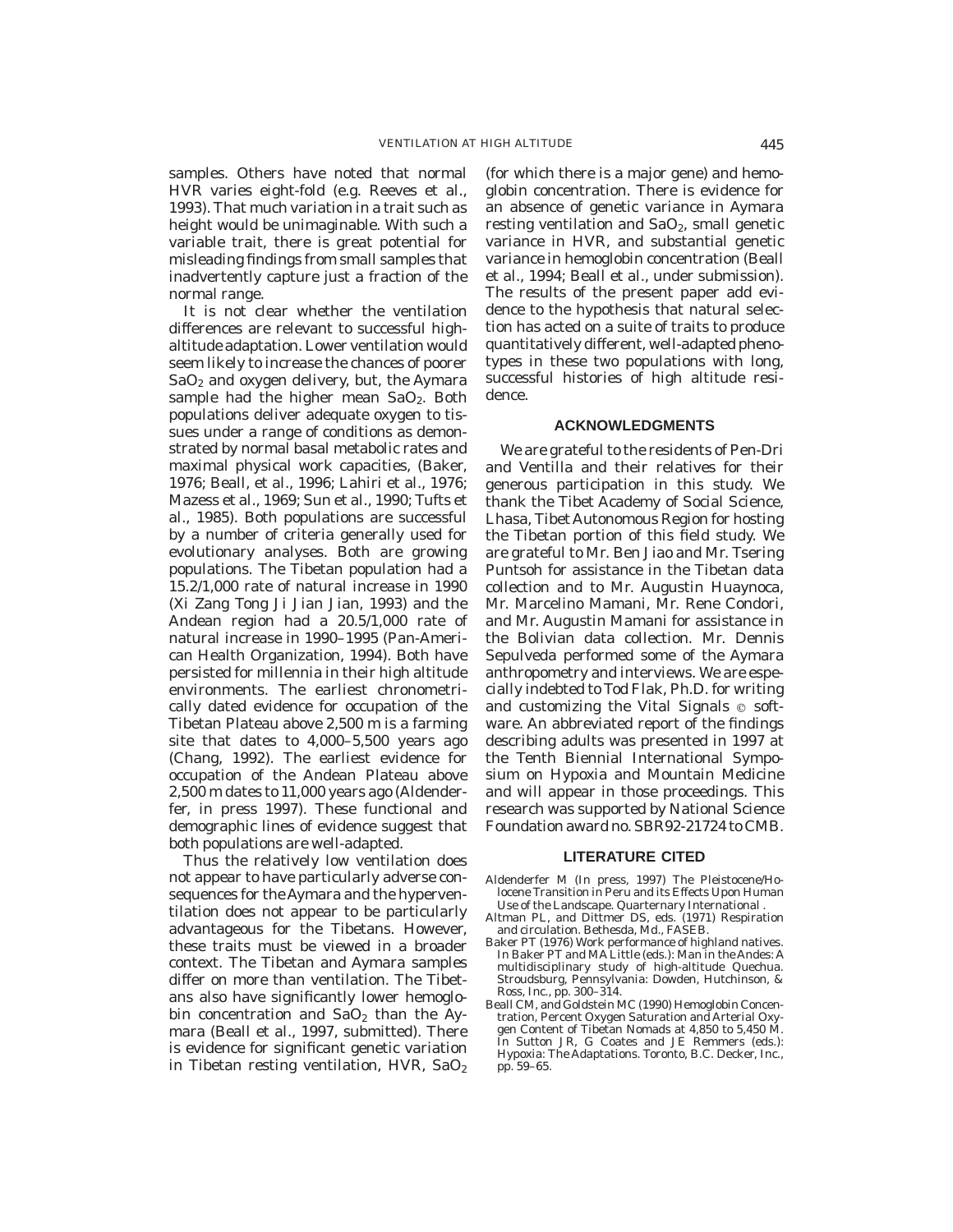- Beall CM, Strohl KP, Gothe B, Brittenham GM, Barragan M, and Vargas E (1992) Respiratory and hematological adaptations of young and older Aymara men native to 3,600 m. Am. J. Hum. Biol. *4:*17–26.
- Beall CM, Blangero J, Williams-Blangero S, and Goldstein MC (1994) A major gene for percent of oxygen saturation of arterial hemoglobin in Tibetan highlanders. Am. J. Phys. Anthropol. *95:*271–276.
- Beall CM, Henry J, Worthman C, and Goldstein MC (1996) Basal metabolic rate and dietary seasonality among Tibetan nomads. Am. J. Hum. Biol. *8:*361–370.
- Beall CM, Strohl K, Blangero J, Williams-Blangero S, Brittenham GM, and Goldstein MC (1997) Quantitative genetic analysis of arterial oxygen saturation in Tibetan highlanders. Hum. Biol. *69:* 597–604.
- Beall CM, Brittenham GM, Strohl KP, Blangero J, Williams-Blangero J, Almasy LA, Goldstein MC, Vargas E, Villena M, Alarcon AM, and Gonzalez C (under submission) Blood pressures of Tibetan and Aymara high-altitude natives. Am. J. Hum. Biol.
- Beall CM, Brittenham GM, Strohl KP, Blangero J, Williams-Blangero S, Goldstein MC, Decker MJ, Vargal E, Villena M, Soria R, Alarcon AM, and Gonzales C (under submission) Lower hemoglobin concentration of iron sufficient Tibetan compared to Bolivian Aymara highlanders. Am. J. Phys. Anthropol.
- Beall CM, Almasy LA, Blangero J, Williams-Blangero S, Brittenham GM, Strohl KP, Decker M, Vargas E, Villena M, Soria R, Alarcon A, and Gonzales C (under submission) Percent oxygen saturation of arterial hemoglobin of Bolivian Aymara at 4,000 m. Am. J. Phys. Anthropol.
- Bland JM, and Altman DG (1986) Statistical methods for assessing agreement between two methods of clinical measurement. Lancet *1:*307–310.
- Byrne-Quinn E, Sodal IE, and Weil JV (1972) Hypoxic and hypercapnic ventilatory drives in children native to high altitude. J. Appl. Physiol. *32:*44–46.
- Cameron N, Hiernaux J, Jarman S, Marshall WA, Tanner JM, and Whitehouse RH (1981) Anthropometry. In Weiner JS and JA Lourie (eds.): Practical Human Biology. New York: Academic Press, pp. 27– 52.
- Chang K-C (1992) China. In Ehrich RW (ed.): Chronologies in Old World Archaeology. Chicago and London: The University of Chicago Press.
- Chapman KR, and Cherniack NS (1987) Aging effects on the interaction of hypercapnia and hypoxia as ventilatory stimuli. J. Gerontol. *42:*202–209.
- Chiodi H (1957) Respiratory adaptations to chronic high altitude hypoxia. J. Appl. Physiol. *10:*81–87.
- Collins DD, Scoggin CH, Zwillich CW, and Weil JV (1978) Hereditary aspects of decreased hypoxic response. J. Clin. Invest. *62:*105–110.
- Cruz JC (1973) Mechanics of breathing in high altitude and sea level subjects. Respir. Physiol. *17:*146–161.
- Cudkowicz L, Spielvogel H, and Zubieta G (1972) Respiratory studies in women at high altitude (3,600 m or 12,200 ft and 5,200 m or 17,200 ft). Respiration *29:*393–426.
- Curran LS, Zhuang J, Droma T, Land L, and Moore LG (1995) Hypoxic ventilatory responses in Tibetan residents of 4,400 m compared with 3658 m. Respir. Physiol. *100:*223–230.
- Filuk RB, Berezanski DJ, andAnthonisen (1988) Depression of hypoxic ventilatory response in humans by somatostatin. J. Appl. Physiol. *65:*1050–1054.
- Ge R, Qiuhong C, Lungao H, and Hailing L (1994) Characteristics of hypoxic ventilatory response in Tibetan living at moderate and high altitudes. Chinese J. Tuberculosis and Respiratory Diseases *17:*364– 366,388.
- Ge R-L, Chen Q-H, Wang L-H, Gen D, Yang P, Keishi K, Fujimoto K, Matsuzawa Y, Yoshimura K, Takeoka M, and Kobayashi T (1994) Higher exercise performance and lower VO2max in Tibetan than Han residents at 4,700 m altitude. J. Appl. Physiol. *77:*684–691.
- Ge R, He Lun G, Chen Q, Li HL, Gen D, Kubo K, Matsuzawa Y, Fujimoto K, Yoshimura K, Takeoka M, and Kobayashi T (1995) Comparisons of oxygen transport between Tibetan and Han residents at moderate altitude. Wilderness and Environmental Medicine *6:*391–400.
- Georgopoulos D, Walker S, and Anthonisen NR (1989) Increased chemoreceptor output and ventilatory response to sustained hypoxia. J.Appl. Physiol. *67:*1157– 1163.
- Georgopoulos D, Berezanski D, and Anthonisen NR (1989) Effects of  $CO<sub>2</sub>$  breathing on ventilatory response to sustained hypoxia in normal adults. J. Appl. Physiol. *66:*1071–1078.
- Greksa LP, Spielvogel H, and Paredes-Fernandez L (1985) Maximal exercise capacity in adolescent European and Amerindian high-altitude natives. Am. J. Phys. Anthropol. *67:*209–216.
- Hackett PH, Reeves JT, Reeves CD, Grover RF, and Rennied D (1980) Control of breathing in Sherpas at low and high altitude. J. Appl. Physiol. *49:*374–379.
- Holtby SG, Berezanski DJ, and Anthonisen NR (1988) Effect of 100%  $O_2$  on hypoxic eucapnic ventilation. J. Appl. Physiol. *65:*1157–1162.
- Hopper JL, and Mathews JD (1982) Extensions to multivariate normal models for pedigree analysis. Ann. Hum. Genet. *46:*373–383.
- Howell OL (1993) Effects of adenosine agonists on ventilation during hypercapnia, hypoxia in Rhesus monkeys. J. Pharmacol. Exp. Ther. *265:*971–978.
- Huang ZR, Zhu SC, Ba ZF, and Hu XC (1981) Ventilatory control in Tibetan highlanders. In Liu DS (ed.): Geological and ecological studies of Qinghai-Xizang Plateau. New York: Gordon and Beach, pp. 1363– 1369.
- Huang SY, Alexander JK, Grover RF, Maher JT, McCullough RE, McCullough RG, Moore LG, Weil JV, Sampson JB, and Reeves JT (1984) Increased metabolism contributes to increased resting ventilation at high altitude. Respir. Physiol. *57:*377–385.
- Hultgren HN, Kelly J, and Miller H (1965) Pulmonary circulation in acclimatized man at high altitude. J. Appl. Physiol. *20:*233–238.
- Hurtado A (1964) Animals in high altitudes: resident man. In Dill DB (ed.): Handbook of Physiology. Section 4: Adaptation to the environment. Washington, D.C.: American Physiological Society, pp. 843–859.
- Kawakami Y, Yoshikawa T, Shida A, and Asanuma Y (1981) Relationships between hypoxic and hypercap-nic ventilatory responses in man. Jap. J. Physiol. *31:*357–368.
- Kawakami Y, Yamamoto H, Yoshikawa T, and Shida A (1984) Chemical and behavioral control of breathing in adult twins. Am. Rev. Respir. Dis. *129:*703–707.
- Kryger M, McCullough R, Doekel R, Collins D, Weil JV, and Grover RF (1978) Excessive polycythemia of high altitude: role of ventilatory drive and lung disease. Am. Rev. Respir. Dis. *118:*659–667.
- Lahiri S, Delaney RG, Brody JS, Simpser M, Velasquez T, Motoyama EK, and Polgar C (1976) Relativ role of environmental and genetic factors in respiratory adaptation to high altitude. Nature *261:*133–135.
- Lange K, and Boehnke M (1983) Extensions to pedigree analysis. IV. Covariance components models for multivariate traits. Am. J. Med. Genet. *14:*513–524.
- Lange K, Weeks D, and Boehnke M (1988) Programs for pedigree analysis: Mendel, Fisher, and dGene. Genet. Epidemiol. *5:*471–472.